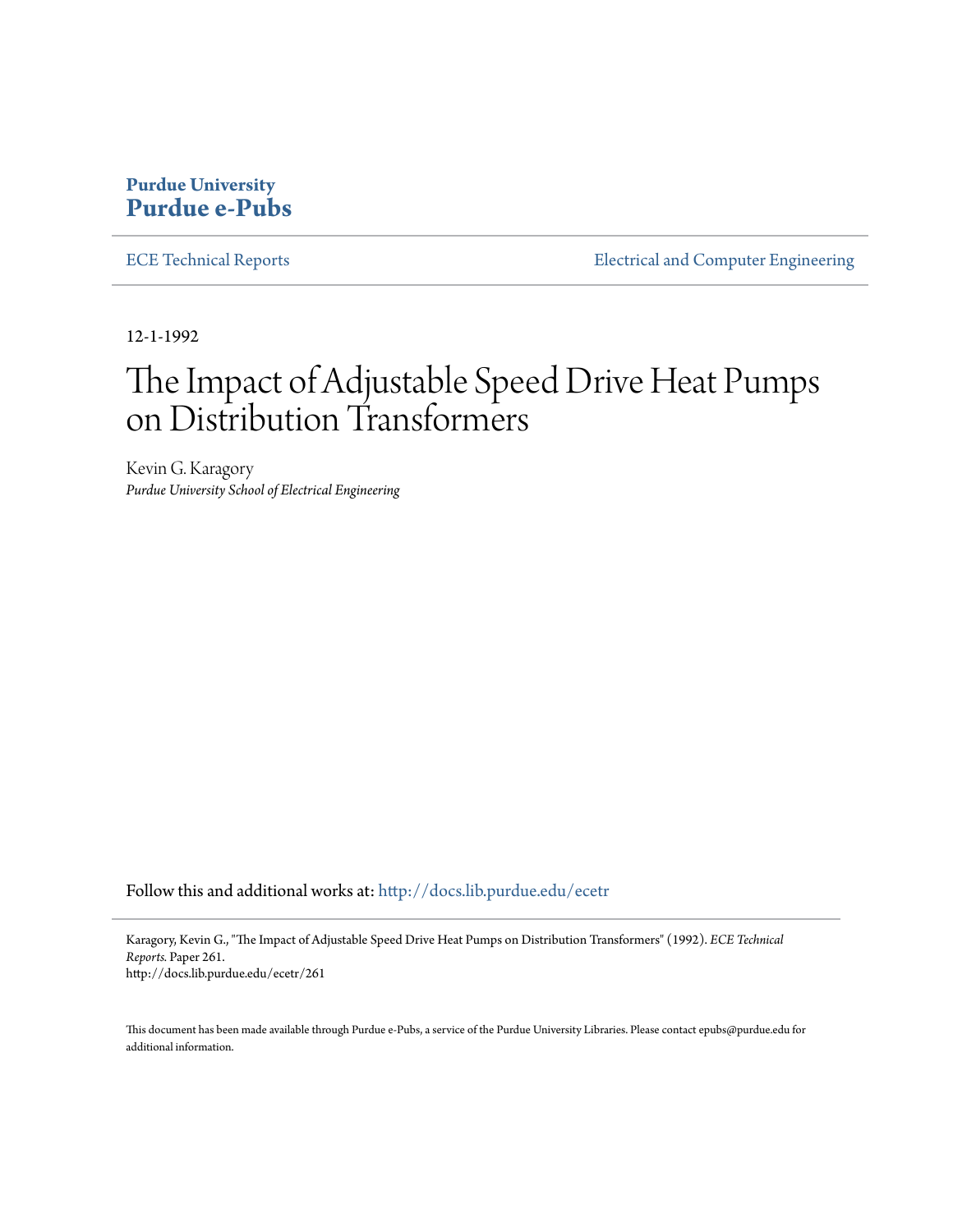# THE IMPACT OF ADJUSTABLE SPEED **DRIVE HEAT PUMPS ON DISTRIBUTION TRANSFORMERS**

KEVIN G. KARAGORY

TR-EE 92-49 DECEMBER 1992



---------

SCHOOL OF ELECTRICAL ENGINEERING PURDUE UNIVERSITY<br>WEST LAFAYETTE, INDIANA 47907-1285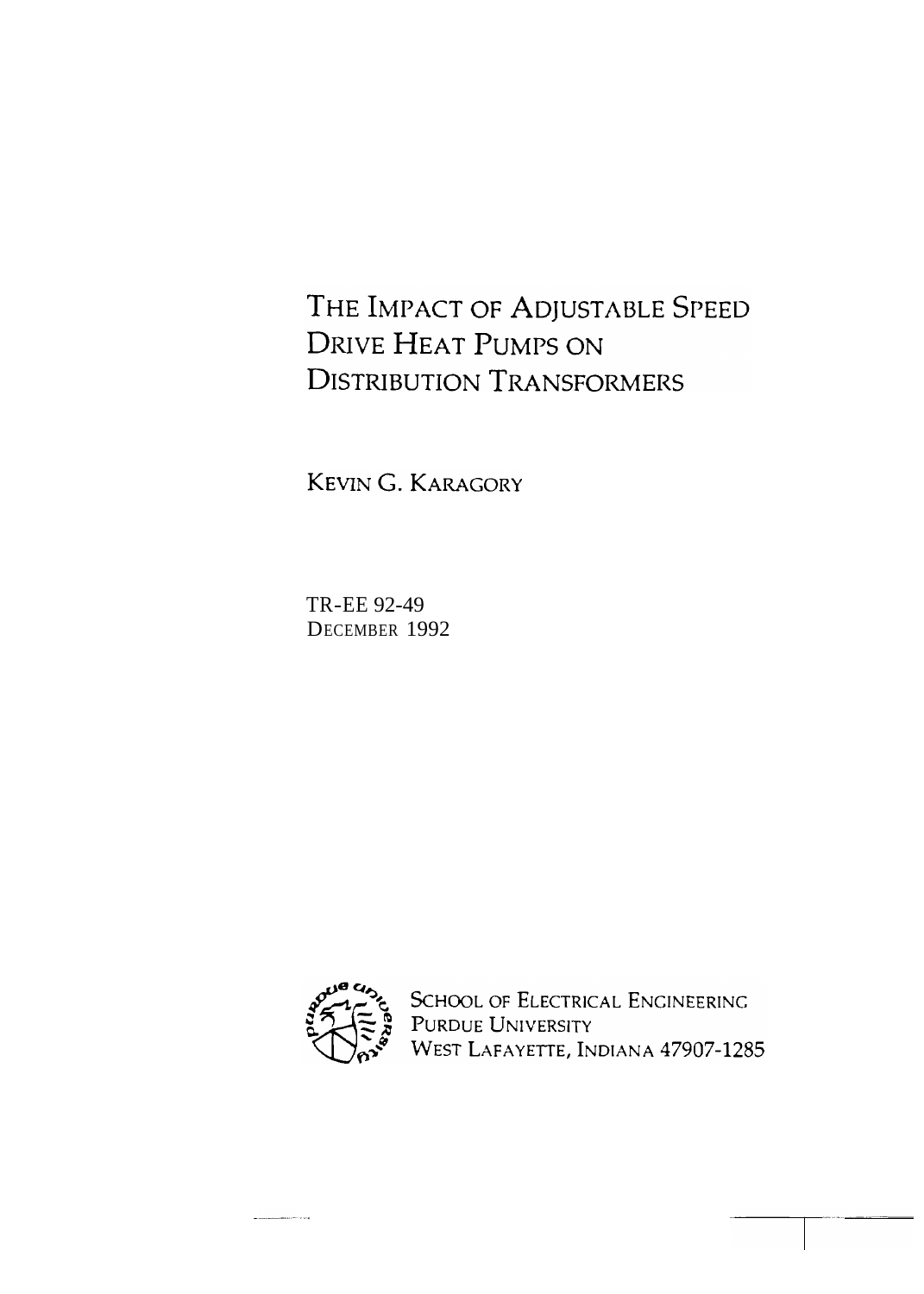# The Impact of Adjustable Speed Drive Heat Pumps on Distribution Transformers

Kevin G. Karagory

School of Electrical Engineering Purdue University Designated Professor: Prof. G.T. Heydt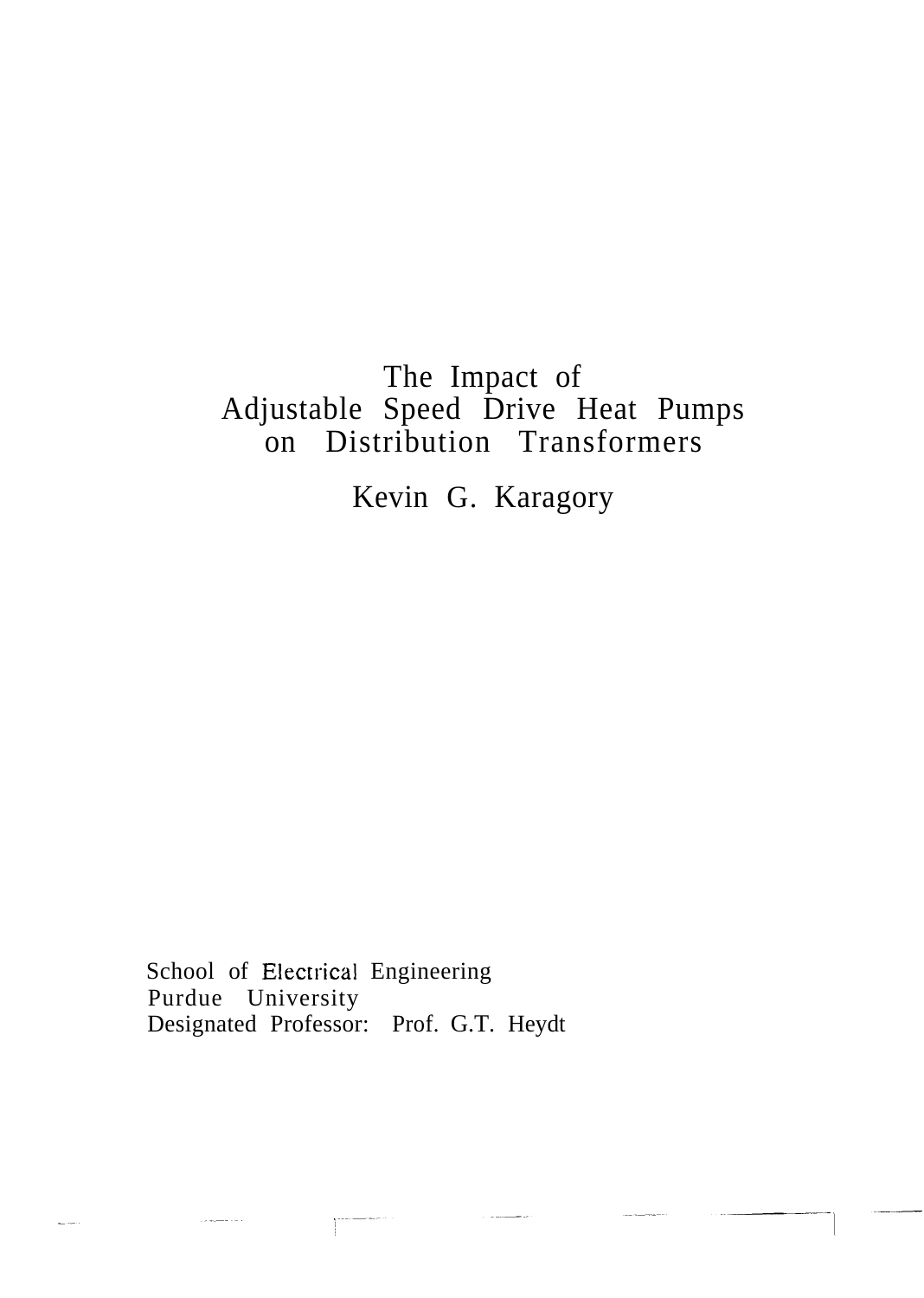## TABLE OF CONTENTS

|                                                                                                          | Page |
|----------------------------------------------------------------------------------------------------------|------|
|                                                                                                          |      |
|                                                                                                          |      |
| <b>CHAPTER 1 - INTRODUCTION</b>                                                                          |      |
| 1.3 ANSI/IEEE Recommended Practice C57.110-1986 6                                                        |      |
| <b>CHAPTER 2 - THE IMPACT OF THE ADJUSTABLE SPEED DRIVE</b><br>HEAT PUMP ON THE DISTRIBUTION TRANSFORMER |      |
| 2.1 Simulation of the adjustable speed drive heat pump 10                                                |      |
| <b>CHAPTER 3 - CONCLUSIONS AND RECOMMENDATIONS</b>                                                       |      |
| 3.1 Conclusions                                                                                          |      |
|                                                                                                          |      |
| <b>APPENDIX</b>                                                                                          |      |

 $\sim$   $\sim$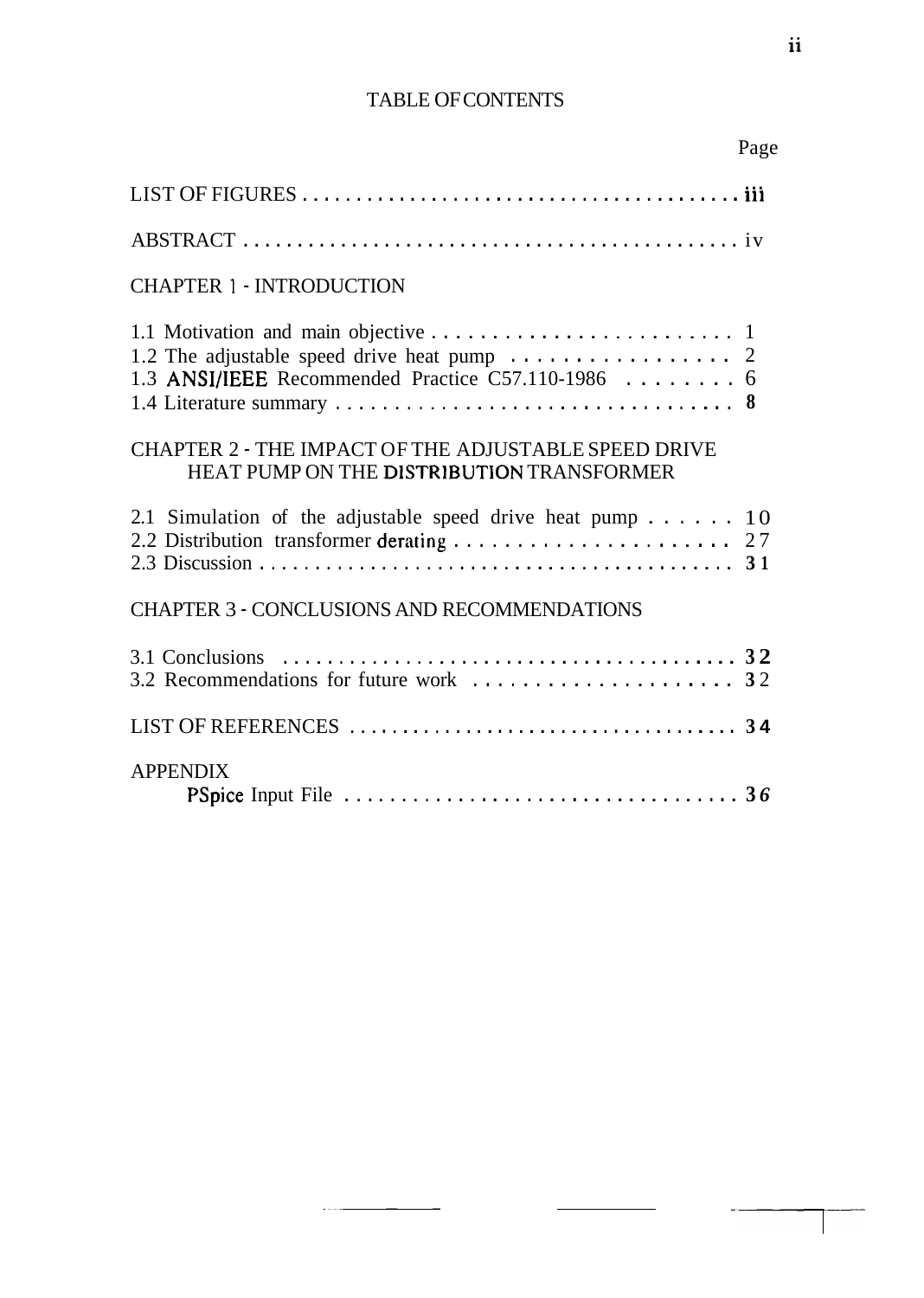## LIST OF FIGURES

| Figure                                                                                | Page                                                                                 |
|---------------------------------------------------------------------------------------|--------------------------------------------------------------------------------------|
| $1 - 1$                                                                               |                                                                                      |
| $1 - 2$                                                                               | Heat Pump in Cooling Mode of Operation 3                                             |
| $2 - 1$                                                                               | <b>PSpice</b> Circuit Model of the ASD Heat Pump System 11                           |
| $2 - 2$<br>$a$ .<br>$\mathbf b$ .<br>$C_{\bullet}$<br>$\mathbf d$ .<br>e.<br>f.<br>g. | Instantaneous Power Demand. Secondary Current and<br>Secondary Voltage Waveforms for |
| $2 - 3$                                                                               | Secondary Current Spectrum and<br>Secondary Voltage Spectrum for                     |
| $a$ .<br>$b$ .<br>$\mathbf{c}$ .<br>d.<br>e.<br>f.<br>g.                              |                                                                                      |
| 2.4                                                                                   | Harmonic Spectrum of the Secondary Current 29                                        |
| $2 - 5$                                                                               | Total Harmonic Distortion in the Secondary Current 29                                |
| $2 - 6$                                                                               | Harmonic Spectrum of the per unit Secondary Current $\ldots$ 30                      |
| $2 - 7$                                                                               | Distribution Transformer Capability $\ldots \ldots \ldots \ldots \ldots \ldots 30$   |

 $\overline{a}$ 

iii

 $\bar{W}$  .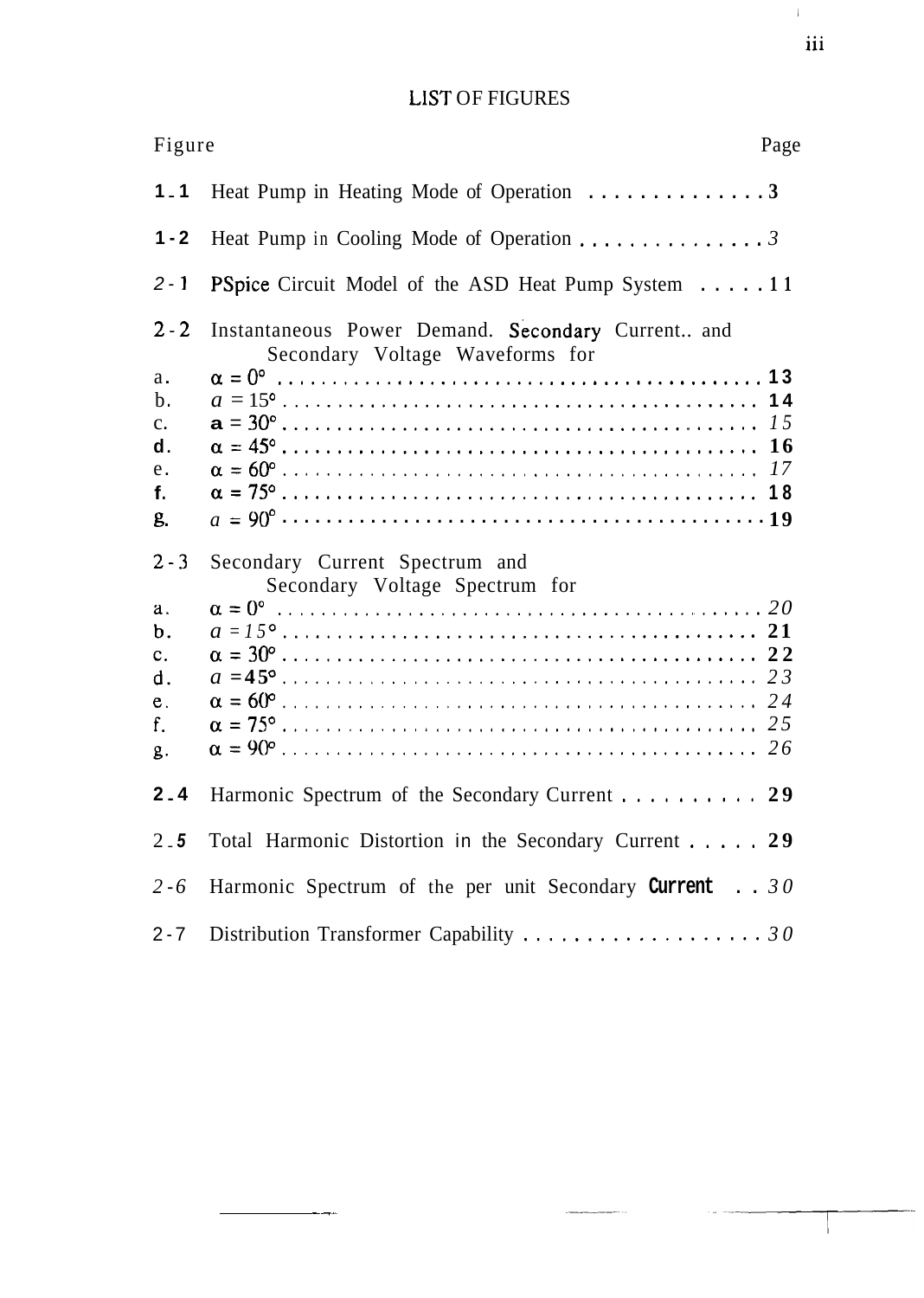## **ABSTRACT**

Electric utilities, by encouraging the use of high efficiency heat pumps, have increased the amount of power electronics in the residential sector. This report examines the impact that an adjustable speed drive heat pump **has** on the electric distribution transformer. Using a PSpice model of the components and ANSI/IEEE Recommended Standard C57.1 10-1986, the transformer capability to supply a nonsinusoidal load current to the residence is established.

 $\mathcal{L}$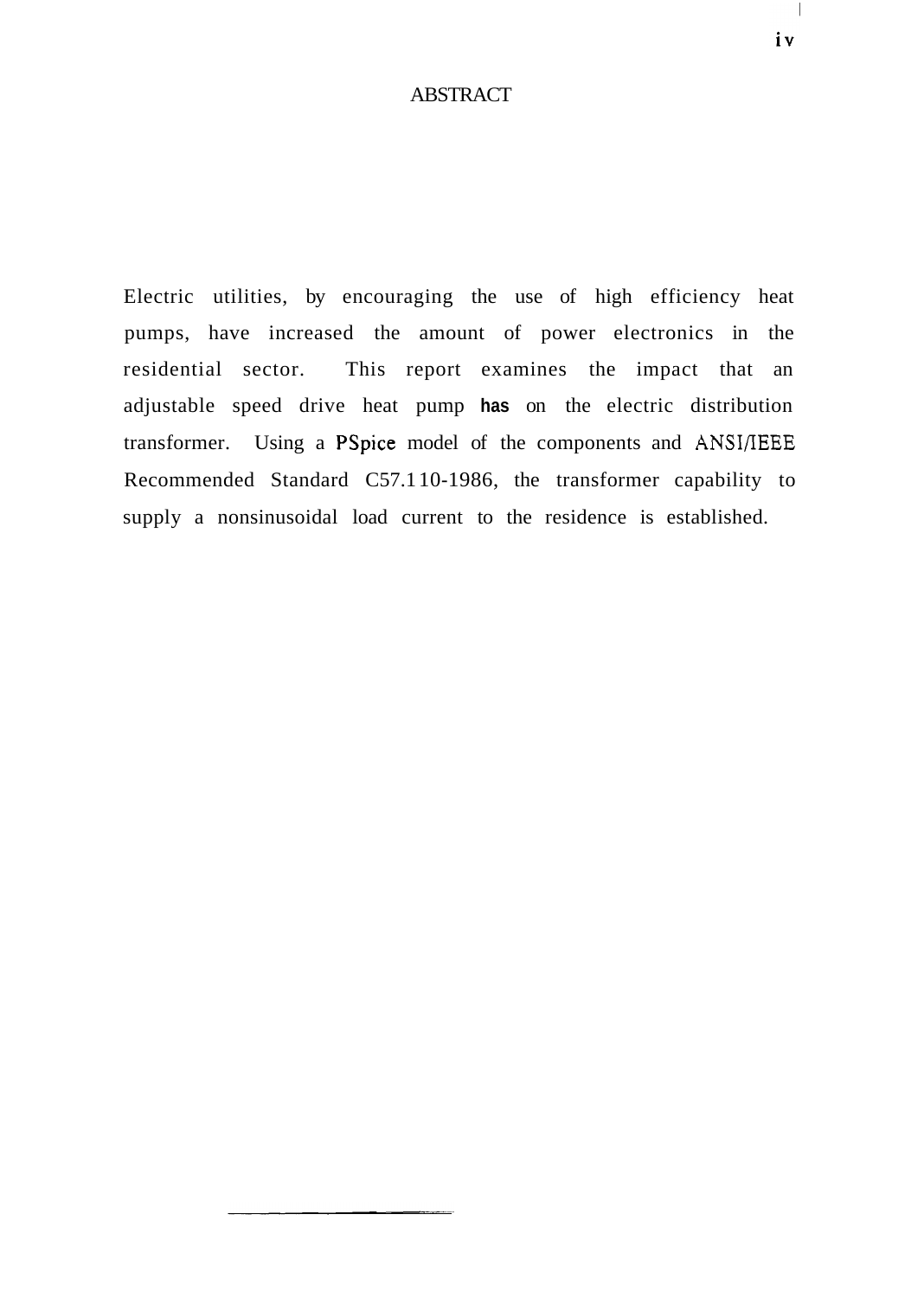#### CHAPTER 1

#### INTRODUCTION

1.1 Motivation and main objective

Every year brings major advances in the performance of power solid state devices. Lower prices are concomitant with these developments. Also, there has been continuing attention given to energy conservation and the associated benefits of electric power flow control. These factors have led to increasing use of power electronics in residential applications.

One of the first of these power devices to enter the consumer sector is the advanced generation heat pump. Although these devices encompass a wide variety of new types of heat pumps, this report focuses on models which employ an adjustable speed compressor. The continuously variable speed drive of the compressor offers substantially better energy efficiency.

The efficiencies realized by the introduction of high power electronics into heat pumps can also be directly applied to electric air conditioners. However, heat pumps have traditionally taken the lead in higher energy efficiencies. The results of this report can also be applied to the next generation of electric air conditioners.

The main objective of this report is to address the effect that residential high power electronics have upon the electric power distribution system. The specific application presented is the effect of adjustable speed drive (ASD) heat pumps on electric power distribution systems.

 $\mathbf{1}$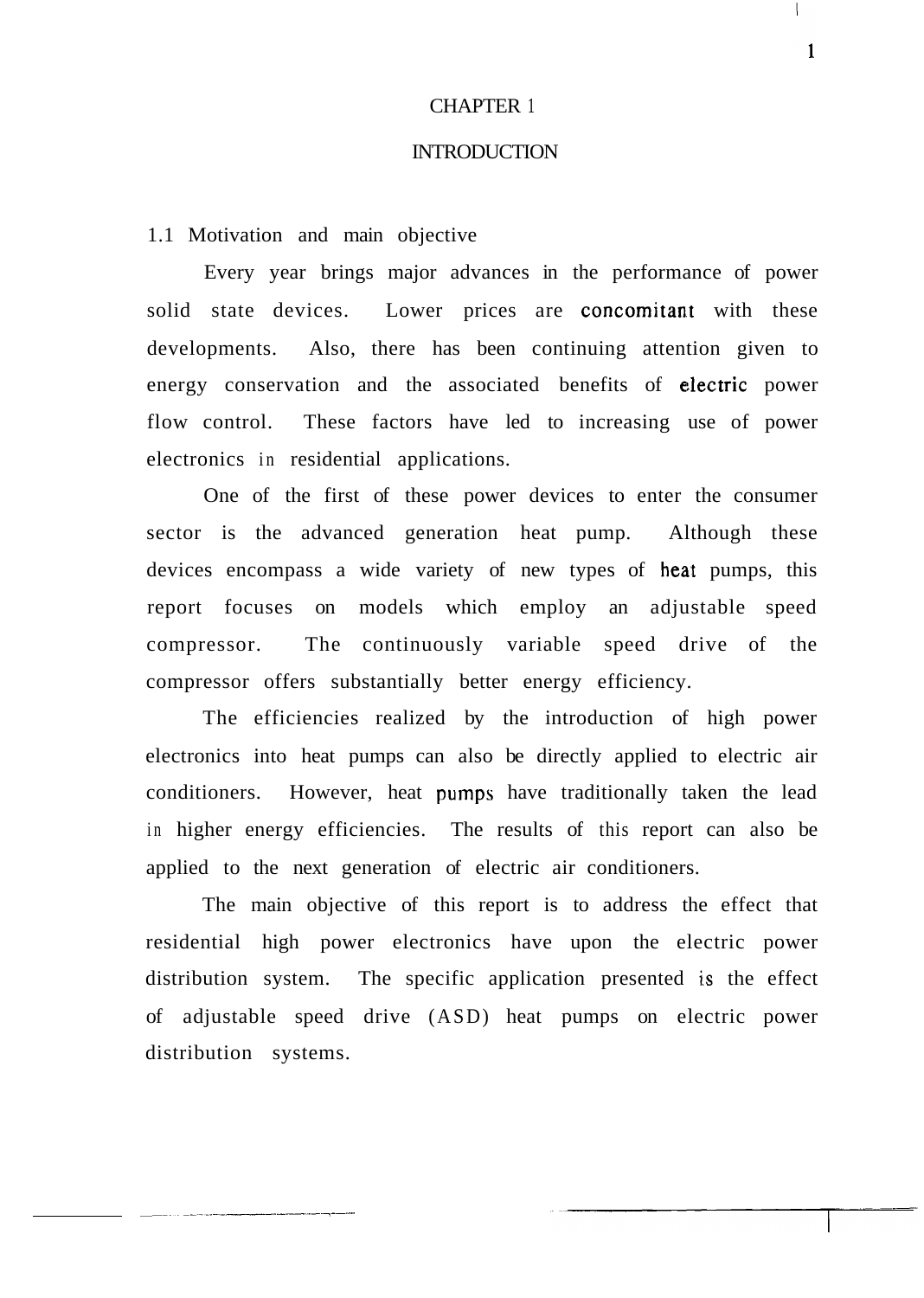With the decreasing cost of power electronics comes an increasing use of such devices in the residential sector. Many electric utility companies have traditionally advocated increased energy efficiencies in household appliances as part of their demand-side management programs. They have done so with various types of credits and/or other financial benefit programs. The utilities have chosen this action for various reasons. Good public relations is one reason. Conservation of energy, and lowering consumers energy bills are other reasons for encouraging the use of high efficiency heat pumps. Their use may also improve the load factor for the electric utility. The electric utility company supports these programs under the belief that the high efficiency heat pumps have no negative impact on the distribution system. This report addresses this concern

## 1.2 The adjustable speed drive heat pump

The majority of heat pumps in residential applications are of the air-to-air type.  $[14]$ . Air is used both as the heat source and as the heat sink. The basic arrangements of heat pump components are shown in Figures 1-1 and 1-2 in both the heating and cooling modes of operation respectively. The heat pump consists of an evaporator, a condenser, two fans, an expansion device, a compressor, and a compressor drive. In most residential applications the vapor compression system is used for the refrigeration process **[3].** Cool low-pressure liquid refrigerant enters the evaporator and evaporates. As it evaporates, it absorbs heat from the air

 $\overline{2}$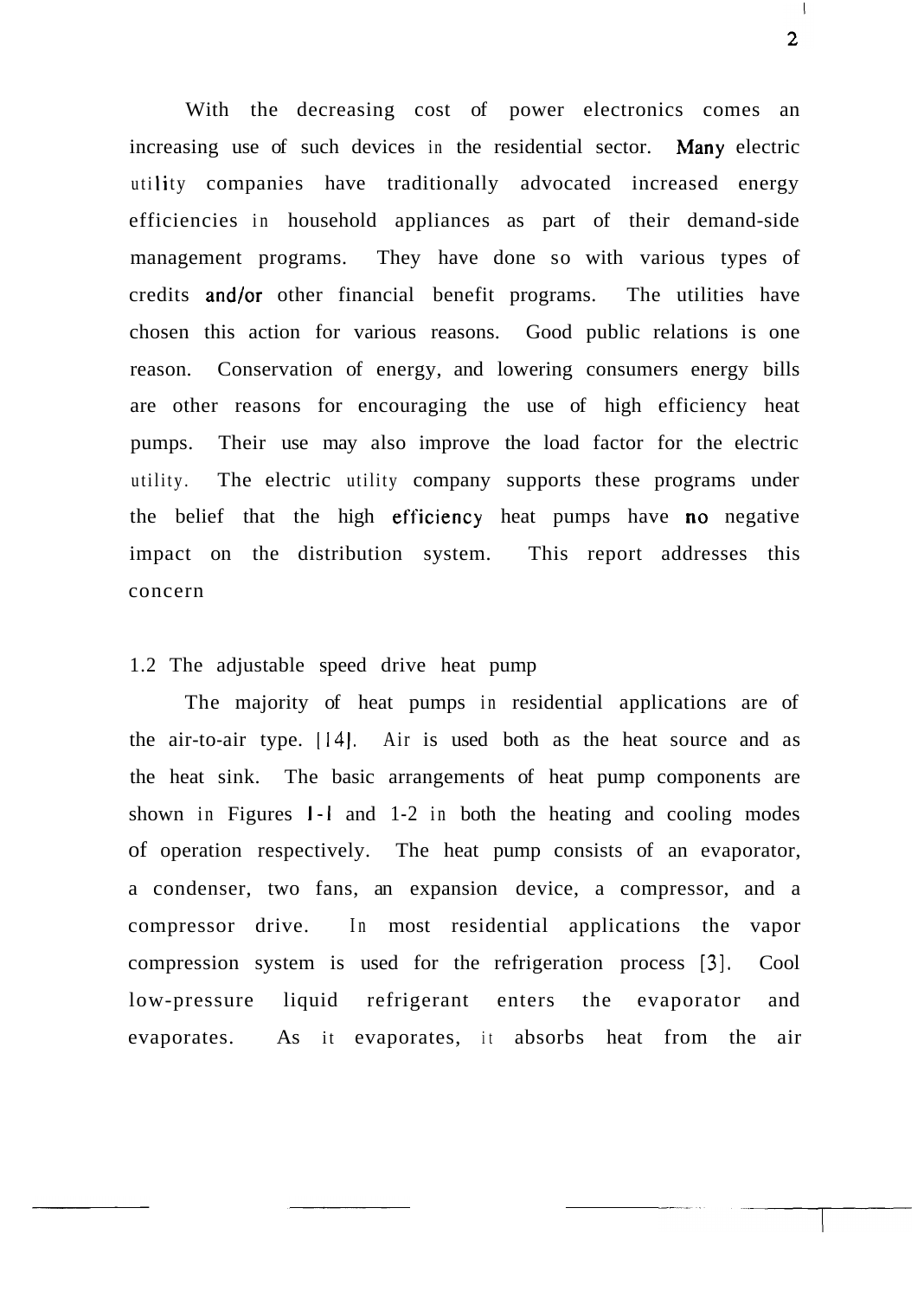

Heat Pump in **Heating** Mode of Operation



Heat Pump in Cooling Mode of Operation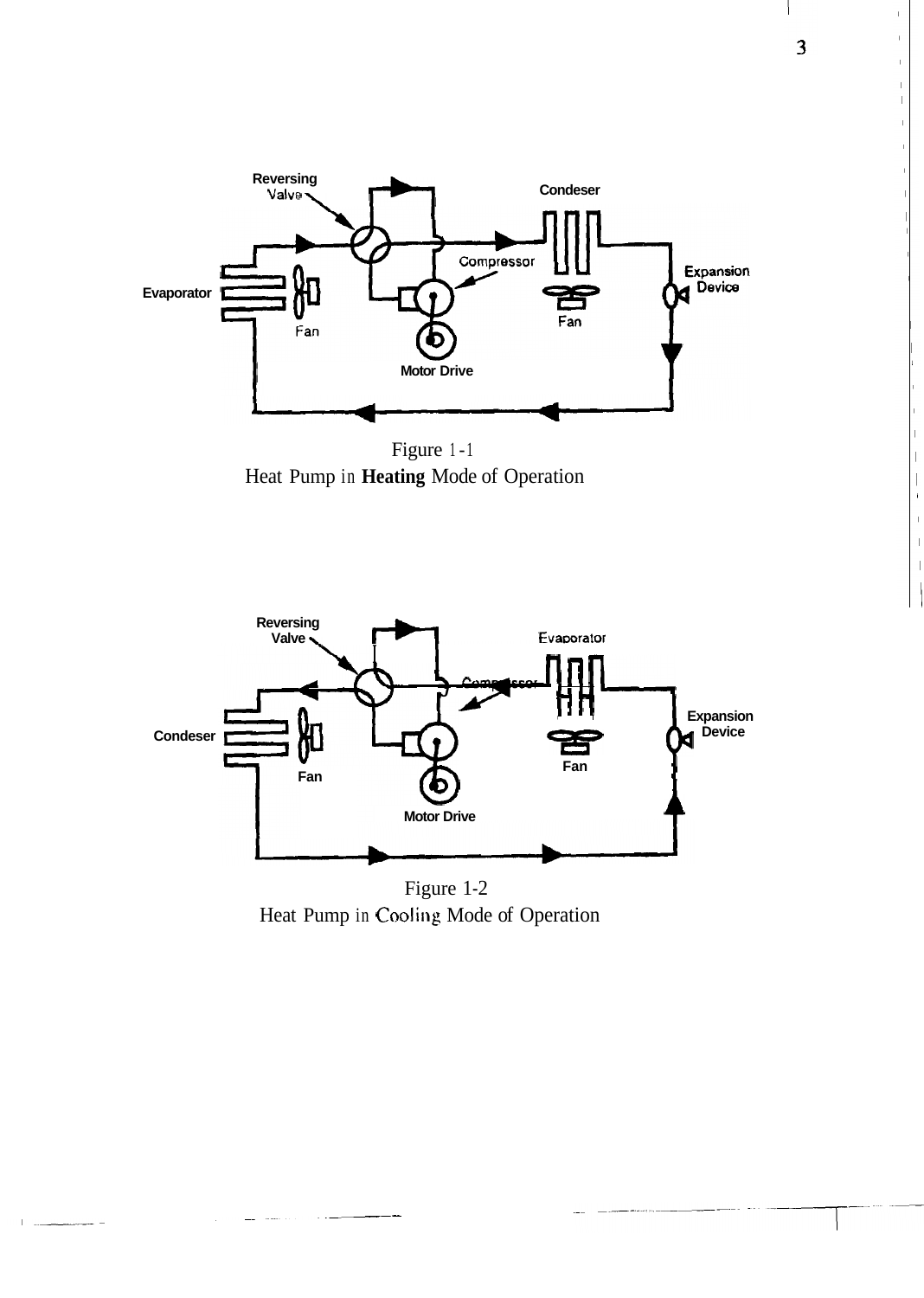surrounding the evaporator. The refrigerant then leaves the evaporator as a cool low-pressure gas. It then enters the compressor where its pressure and temperature are increased. The refrigerant is then discharged as a hot high-pressure gas to the condenser. There it condenses into a liquid and releases heat into the air. The temperature of the air surrounding the condenser is lower than that of the refrigerant gas. The hot high-pressure liquid then flows through the expansion valve back to the evaporator. The expansion valve reduces the hot high-pressure refrigerant liquid back to a cool low-pressure liquid. thus completing the cycle.

Conventional heat pumps must continually cycle "off" and "on" to maintain a comfortable indoor temperature, due to the fact that the compressor drive operates at only one speed. Thus, the heat pump must run at full capacity whenever it is operative. With the ASD heat pump the compressor speed can vary to closely match the heating/cooling load of the home. This leads to superior energy efficiency [3]. The indoor temperature can be kept within a much smaller tolerance, providing a greater comfort level. Better humidity control is also obtained with a system which is continually operative.

Similar economies are gained by the use of variable speed fans. This report does not address this concern. It is assumed the greater gains in energy efficiencies are had with the use of adjustable speed compressors. Thus, the fans on the condenser and evaporator being considered are single speed.

The higher energy efficiency is achieved by allowing the refrigerant the longest amount of time possible in the evaporator and

 $\,$   $\,$   $\,$  $\overline{4}$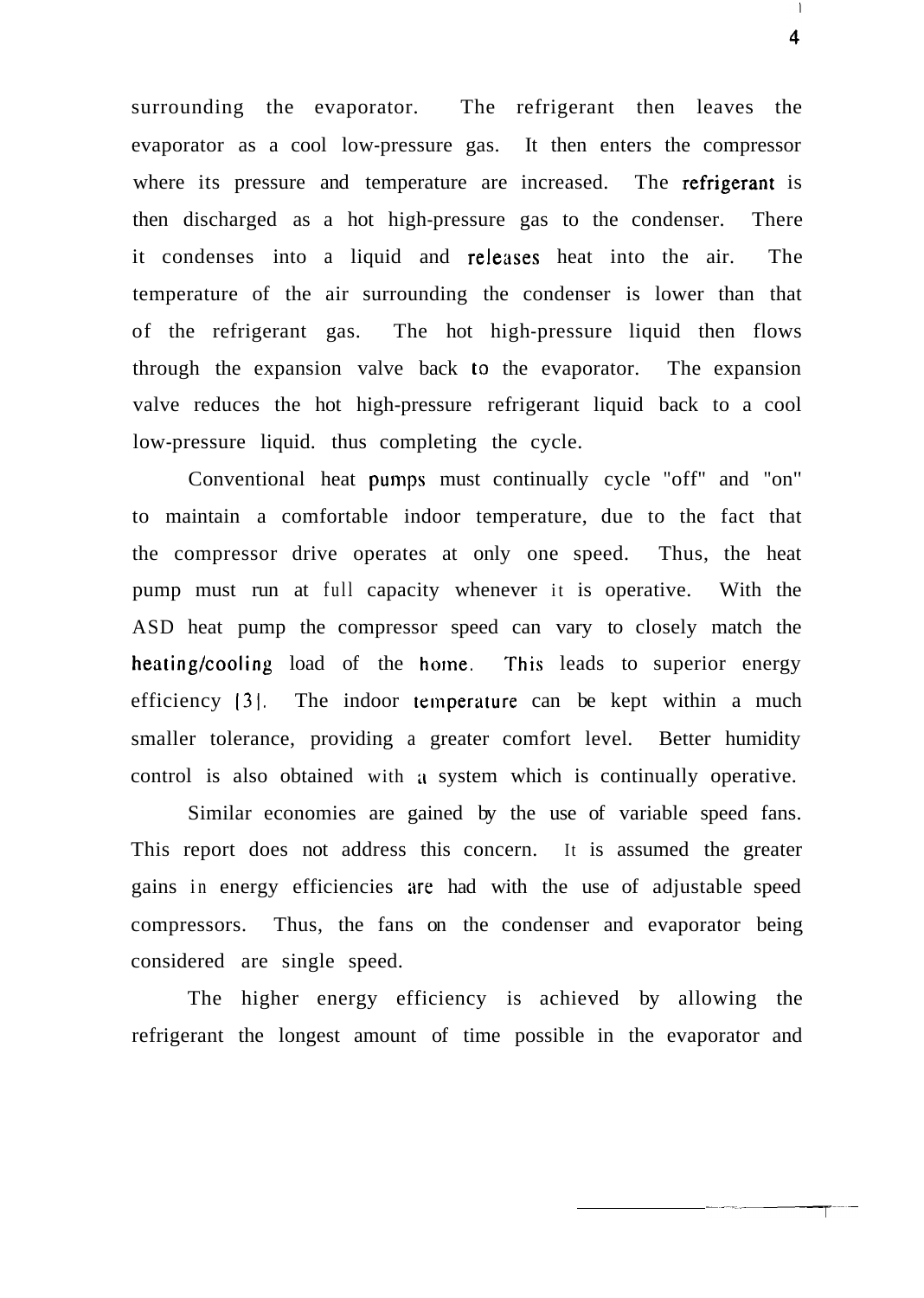condenser while still meeting the load requirement. This leads to greater heat transfer in these two heat exchangers given the same amount of refrigerant passing through these components. Assuming the same amount of electrical energy is needed to circulate a given amount of refrigerant through the system, a net increase in heat transfer is accomplished. Thus, higher energy efficiency is achieved.

Reciprocating compressors are almost exclusively the type used in residential heat pumps today **1141.** The scroll compressor is seen by some as the compressor which will eventually replace its reciprocating counterpart. The scroll compressor does offer higher efficiencies and presents a much smoother load torque to the compressor drive. However, this report only deals with the reciprocating compressor since it is the dominant type in residential heat pumps in use today.

The drives of residential heat pumps are typically two-pole, single-phase induction motors. These directly drive the compressors. Various exotic strategies exist for adjusting the speed of the electric motor drive. These variable-frequency converter types include the pu lse-wid th-modulated vol tage-source inverter, the square-wave voltage-source inverter, and the current-source inverter. The drive considered in this report is a variable-vol tage, constant-frequency type. This design was chosen because of its simplicity. Back-to-back thyristors or a triac are connected in series with the stator. When the firing angle of the thyristors is delayed, a chopped sinusoid voltage is applied to the stator winding. Thus, the fundamental frequency component of the stator voltage is reduced be delaying the

5

 $\mathsf{L}% _{0}\left( \mathcal{N}\right)$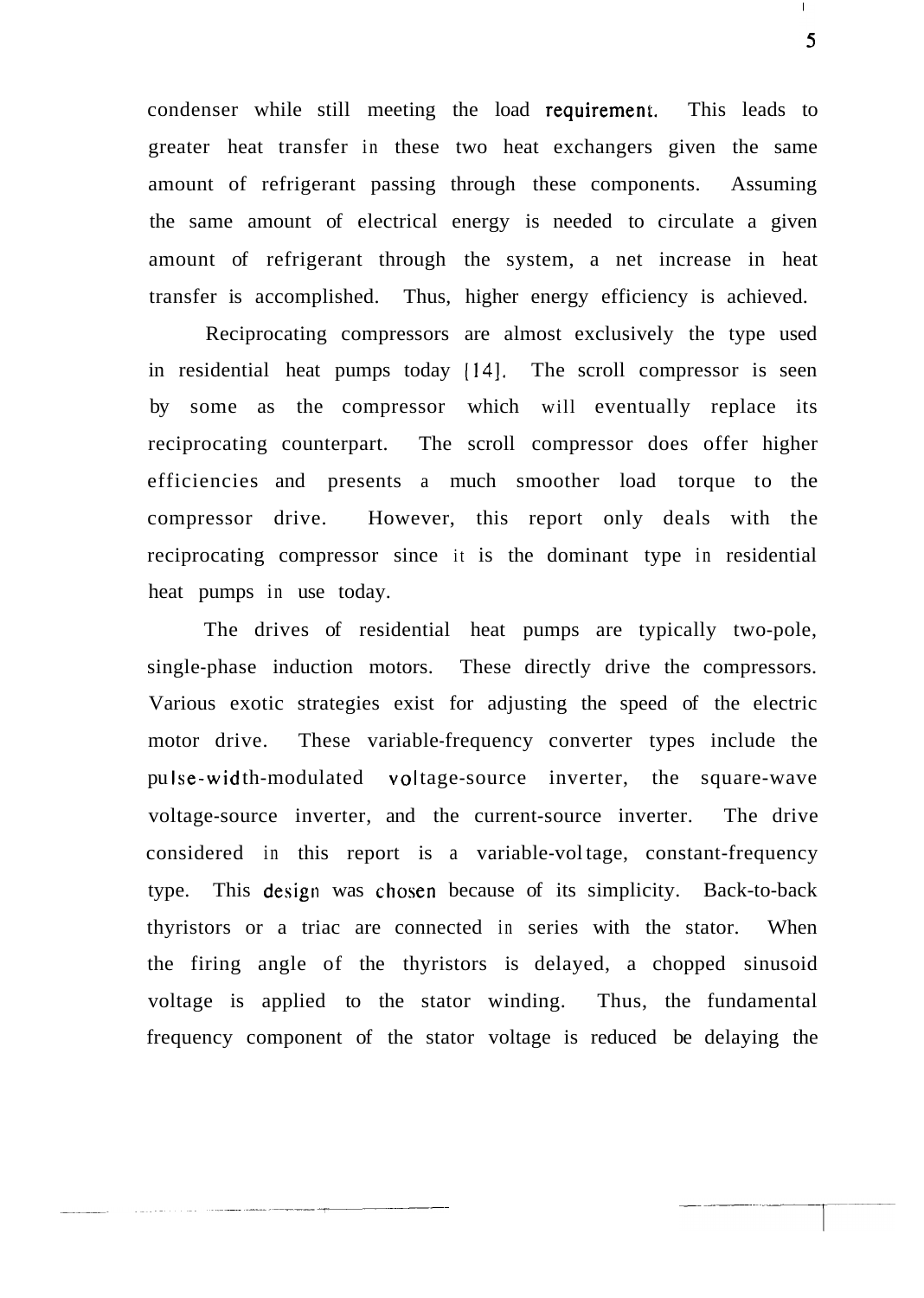firing angles of the thyristors. A variable speed drive is then achieved.

## 1.3 ANSI/IEEE Recommended Practice C57.110-1986

The IEEE recommended practice for establishing transformer capability when supplying non sinusoidal load currents is contained in an American National Standard ANSI/IEEE C57.110-1986. This is an extremely complicated subject and may require extensive computer analysis for an exact solution. This recommended practice presents approximate techniques for determining a conservative estimate of the capability of transformers to supply non sinusoidal load currents without loss of normal life expectancy.

Higher harmonic content in the load current increases the eddy current loss in the transformer. These increased eddy currents occur in all iron parts of the transformer. The increased eddy currents lead to a higher operating temperature of the transformer. This, in turn results in a shortened useful life of the transformer. There are also I2R losses in the transformer winding, terminals, and other current carrying components. If Ill is larger due to harmonics, the 1<sup>2</sup>R losses will be correspondingly higher. The ANSI/IEEE Recommended Practice C57.110-1986 considers both loss types.

The application of this recommended practice is limited to drytype distribution and power transformers, and liquid-immersed power transformers up to SOMVA rating, when subjected to non sinusoidal load currents which have a harmonic factor exceeding 0.05 per unit. Two methods are described in ANSI/IEEE C57.110-1986 for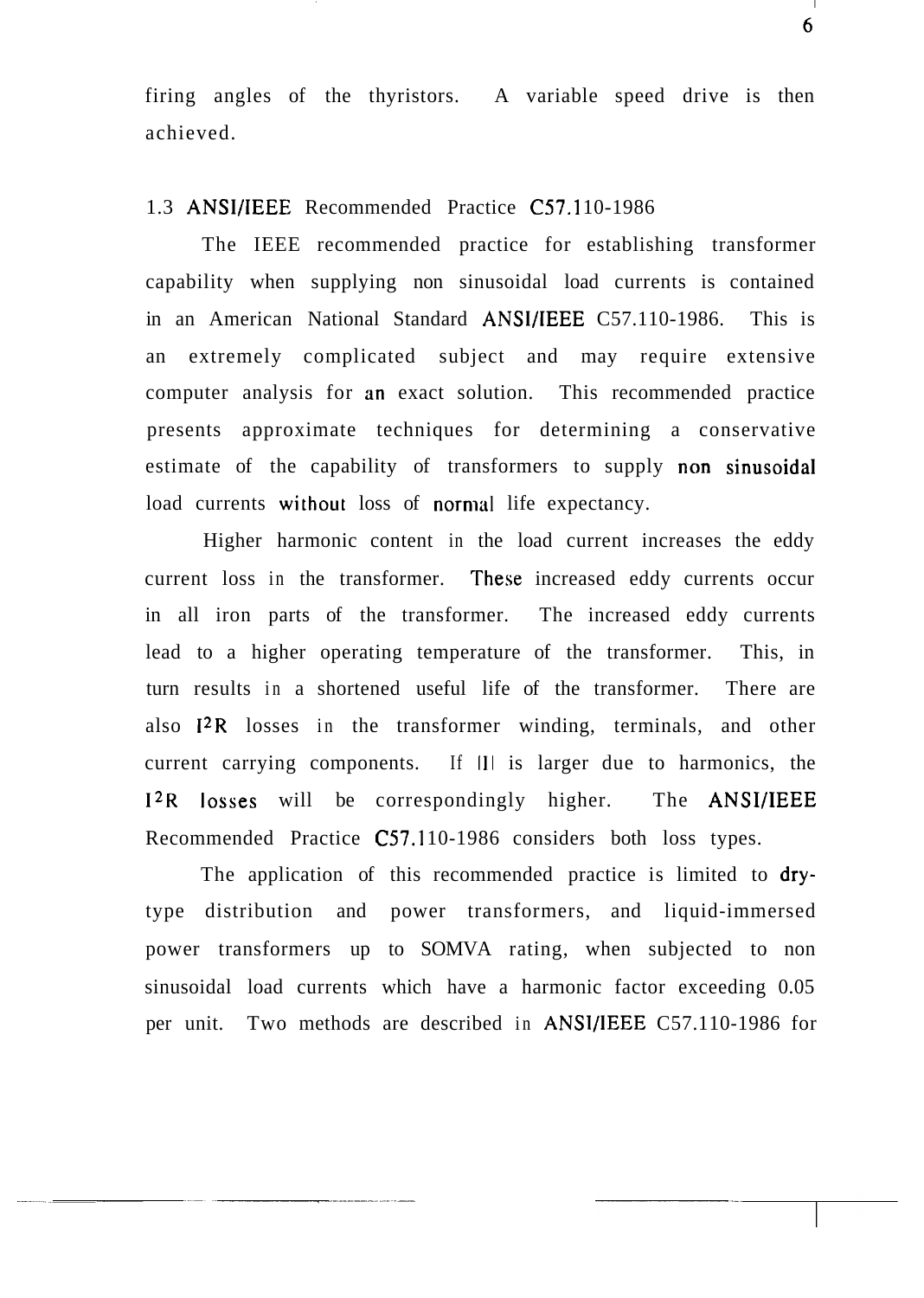determining the derating of the transformer. The first method assumes availability of information on the loss density distribution within the transformer windings. The second method assumes access to transformer certified test report data. This section discusses the first method. The latter method is less accurate and is primarily employed by users.

The transformer is presumed to be operating under usual service conditions other than its high load current harmonic factor. **ANSI/IEEE** C57.110-1986 establishes a current derating factor for load currents having a given harmonic composition. The transformer capability equivalent is given by

$$
I_{\text{MAX}} = \sqrt{1 + \sqrt{\frac{P_{\text{LL}}}{\sum_{h=1}^{h_{\text{MAX}}} f_{\text{h}}^{2} P_{\text{EC}}}}}
$$

The maximum permissible non sinusoidal load current with a given harmonic composition is given by  $I_{MAX}$ . The parameter  $P_{LL}$  is the load loss density under rated conditions expressed in per unit of rated  $I^{2}R$  loss density. The parameter  $P_{EC}$  is the winding eddy current loss under rated conditions expressed in per unit of rated **12R**  loss density. The harmonic order is given by h. 'The harmonic current distribution factor for harmonic h is given by  $f_h$ , where  $f_h$  is I<sub>b</sub>/l. This ratio is equal to the harmonic (h) component of the current divided by the fundamental (60Hz) component of the current. Equation 1-1 gives the maximum load current which will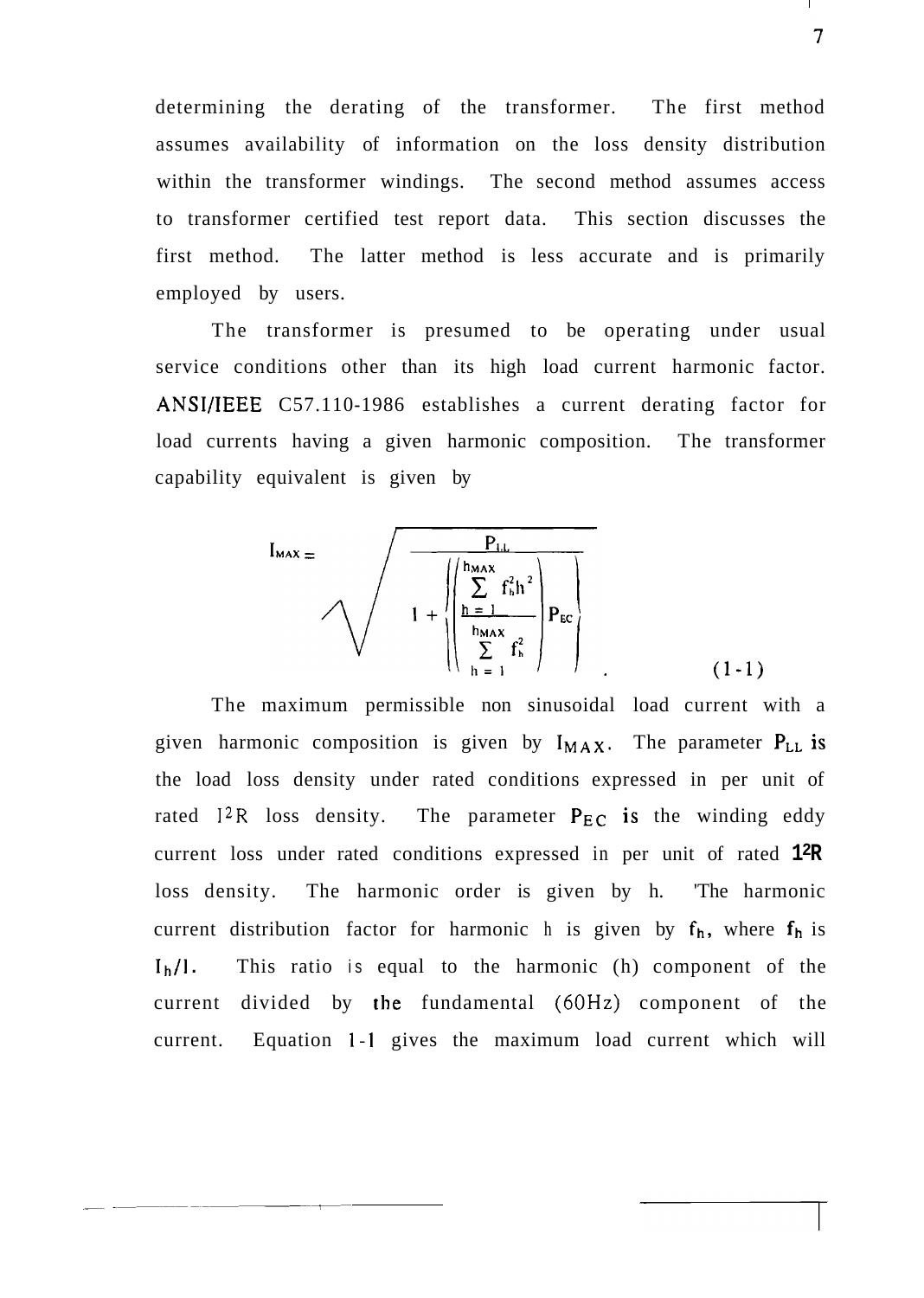ensure that the losses of the windings do not exceed the value of losses under rated 60Hz operating conditions.

## 1.4 Literature summary

The subject of this report falls into the category of electric power quality [I]. A particularly important area within electric power quality relates to harmonic voltages and currents in distribution systems. These harmonics result from nonlinear loads. Analysis of harmonics in the distribution system is readily accomplished using a numerical solution technique (e.g., PSpice) followed by calculation of the voltage and current spectrum (e.g., using the fast Fourier transform or FFT). This method is covered in depth in  $[2]$ .

A particularly significant source of harmonics in the residential sector is attributed to high efficiency heat pumps. The entire subject of heat pumps is analyzed in 131. This includes a large discussion of the thermodynamic principles which are involved. The advanced generation heat pump referred to in this report is presented in references **14,51.** Strong motivation for implementing such devices is provided for electric utilities and consumers alike. The environmental benefits of adjustable speed drive applications is shown in an EPRl report of similar name [6].

The electronic drive common to heat pump applications is presented in 171. Various adjustable speed drives are analyzed in [8]. Also discussed are harmonic compensation techniques. The electric motor model used in this report was taken from [9].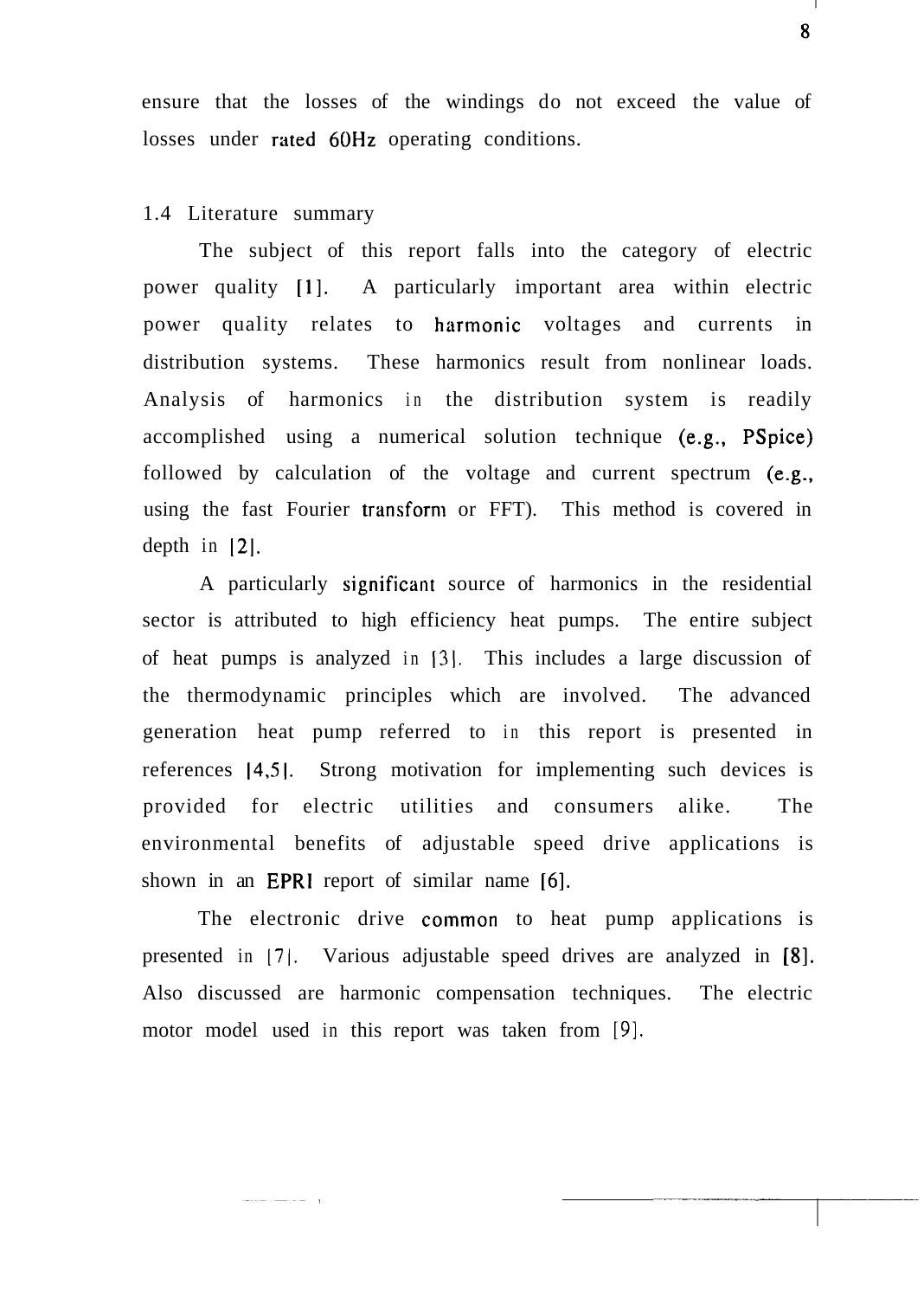**The modeling of the electric distribution system, electronic drive, and motor was done on Macintosh using PSpice: by Microsim Corporation [lo]. An excellent beginning book on circuit simulation using PSpice is given by Ill]. Reference [12] provided a resource for advanced topics on SPICE.** 

Τ.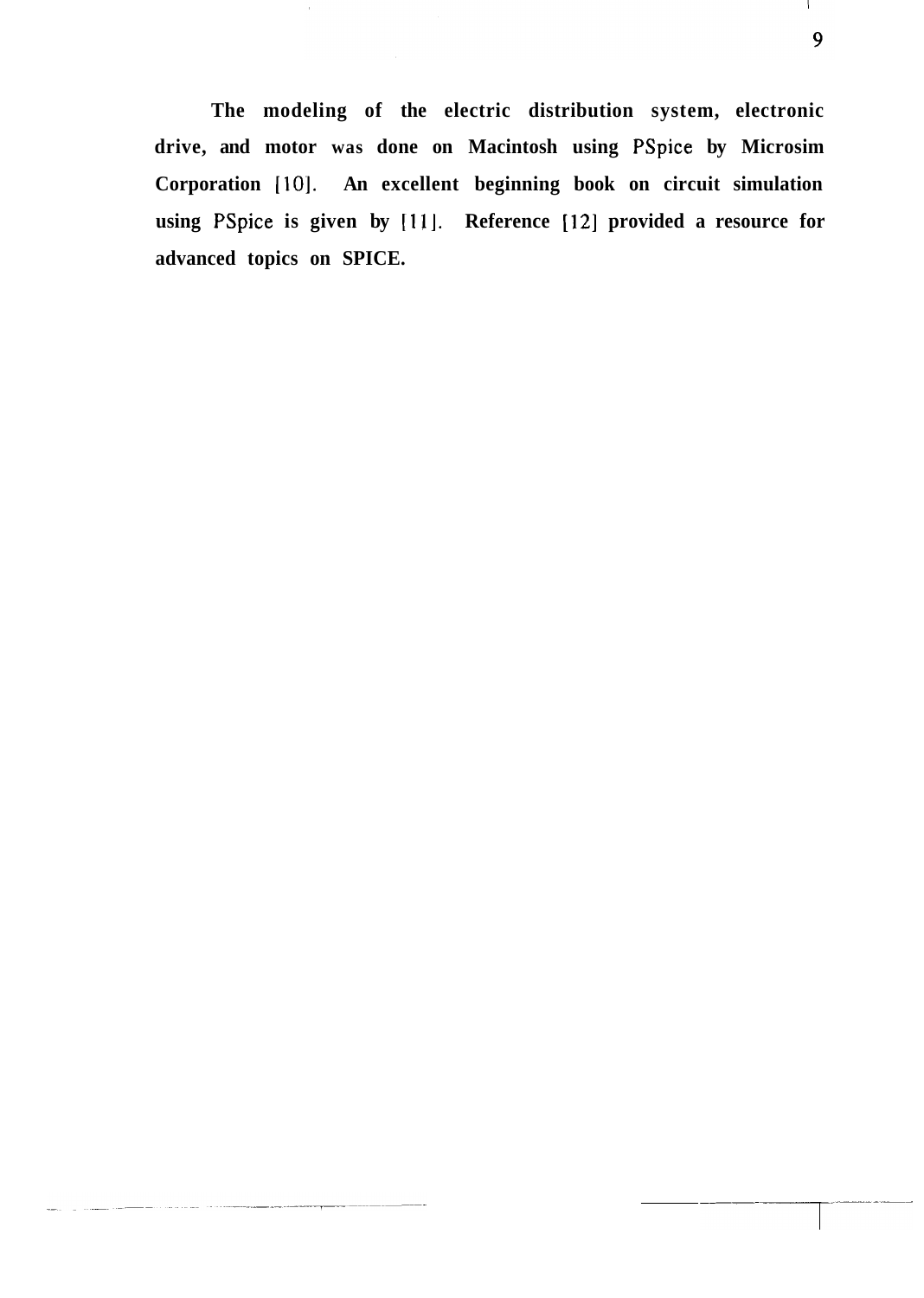#### CHAPTER 2

## THE IMPACT OF THE ADJUSTABLE SPEED DRIVE HEAT PUMP ON THE DISTRIBUTION TRANSFORMER

2.1 Simulation of the adjustable speed drive heat pump

The PSpice circuit simulation used to represent the ASD heat pump, the distribution transformer, and the distribution system is shown in Figure 2-1. The corresponding PSpice input (circuit) file is given as the Appendix.

As shown in Figure 2-1, the system voltage is set by VIN to 220V RMS. The distribution system impedance is assumed to be purely reactive. The system impedance is represented by LSYS of  $0.8$ mH. The distribution transformer is modeled by a series impedance given by RXFRM and LXFRM of  $0.007\Omega$  and  $0.18mH$ , respectively.

In parallel with the ASD heat pump is a resistive element RLOAD of  $75\Omega$ . This is used to model other load currents at the residence. This non-ASD heat pump current is 2.9A RMS.

The variable-voltage. constant-frequency motor drive electronics are represented by the thyristors XSCR1 and XSCR2. The PSpice model of the thyristors can be examined in detail in the Appendix. The turn on time of the thyristors, given by a in degrees of the nominal system frequency of  $60Hz$ , was allowed to be  $0^{\circ}$ ,  $15^{\circ}$ , 30°, 45", 60". **75"** and **90"** in the circuit simulations.

The induction motor is represented by the equivalent circuit model consisting of L1, XRES, L2, R2, L3 and R3. The use of this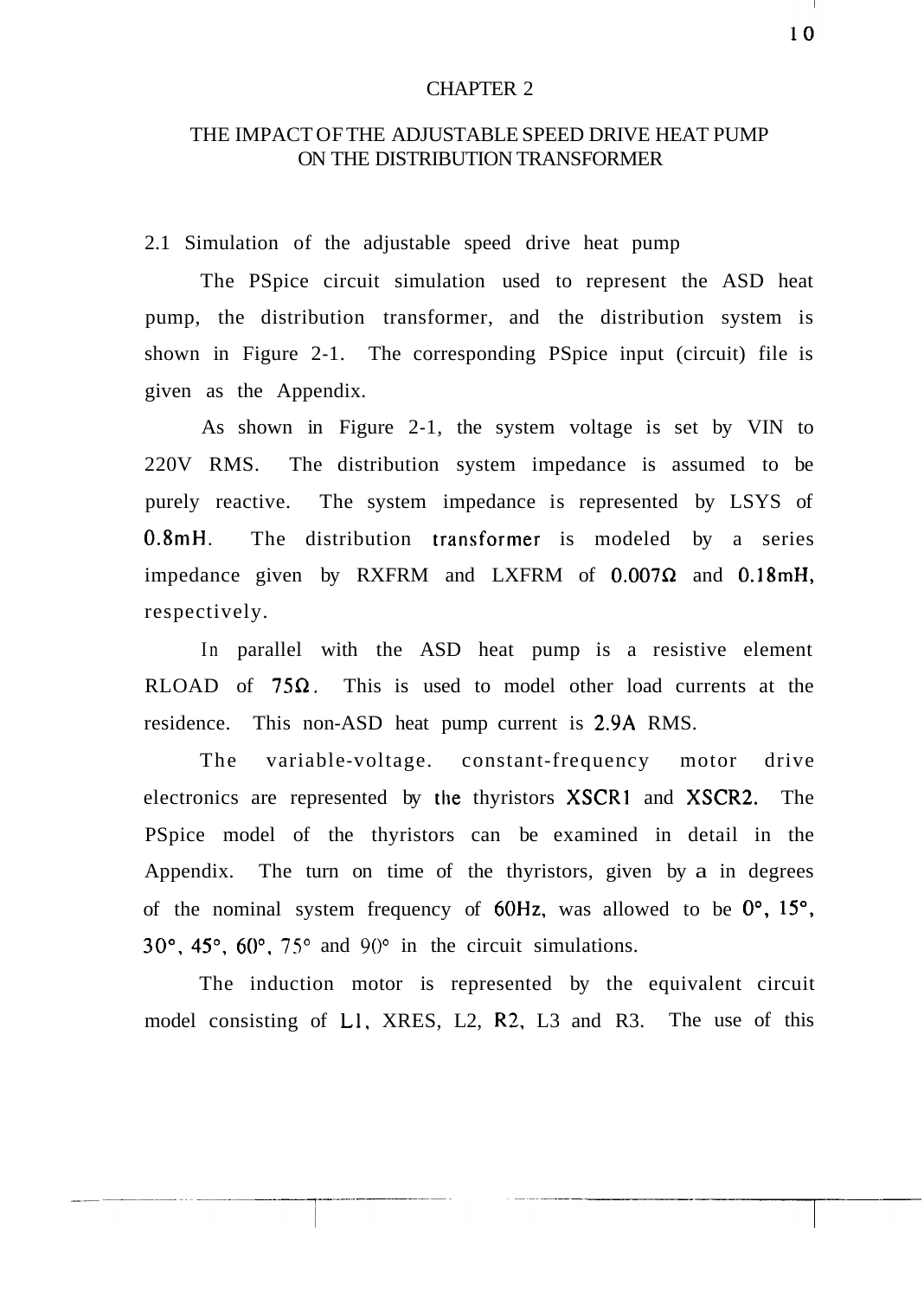



 $\mathbf{I}$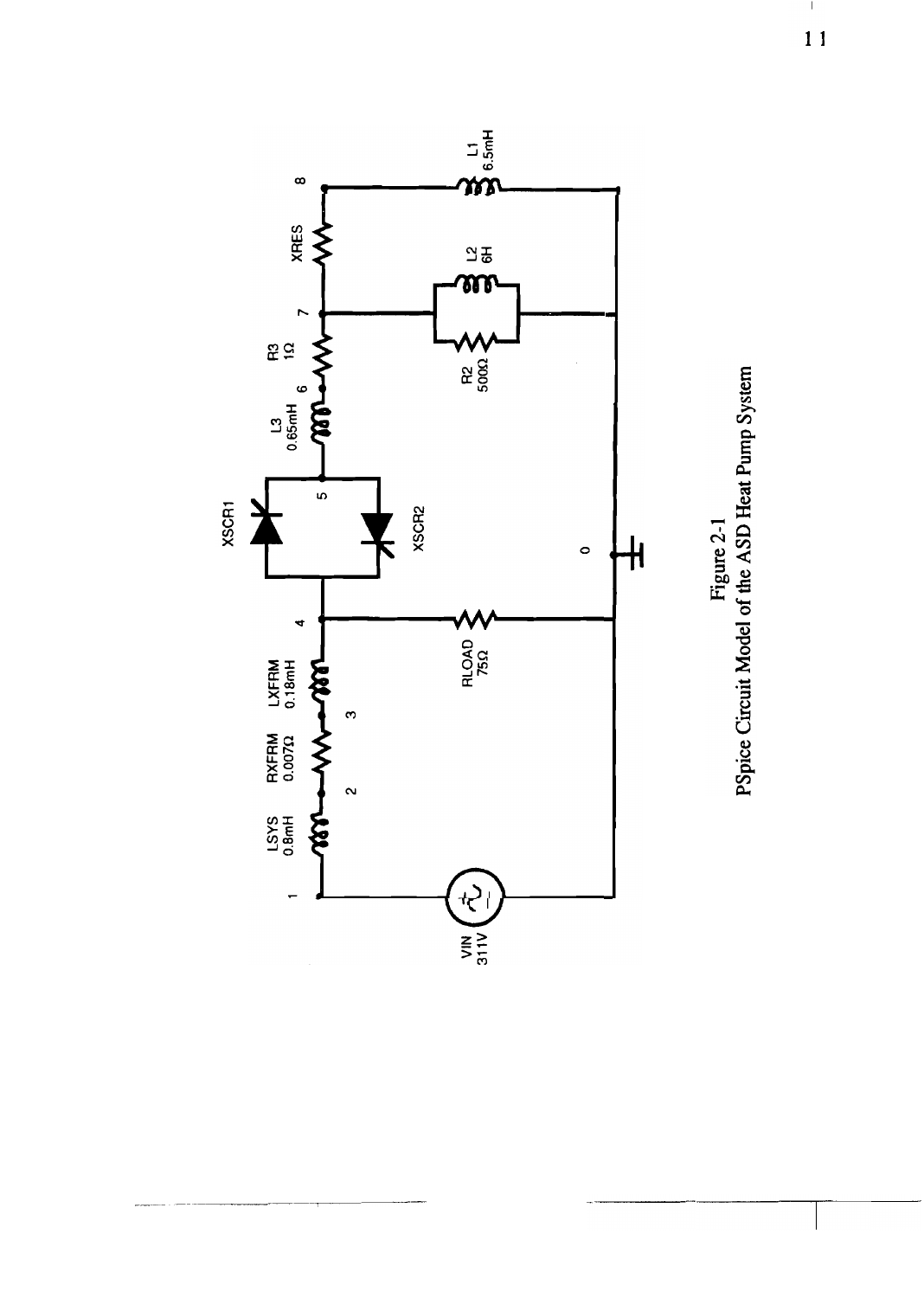simple model for the application is discussed in Section 2.3. The element XRES is a time varying resistor and is explained further in the next paragraph. The inductors L1, L2 and L3 have the values 6.5mH, 6H and 0.65 mH, respectively. The resistive elements are given by R2 of  $500\Omega$  and R3 of  $1\Omega$  as shown in Figure 2-1..

The PSpice circuit element XRES simulates a time varying resistor of the form given by Equation 2-1. The time is given by t. The frequency  $\omega$  is the nominal system frequency of 120 $\pi$  rad/s. The slip of the induction motor is represented by SLIP and is 1/6 in the simulation. The expression for  $R_{XRES}$  is,

 $R_{XRES} = 10 + 4\sin(2\omega(1-SLIP)t)$   $\Omega$ . (2-1)

The resistance of this circuit element is allowed to vary in order to more accurately model the varying load torque produced by the ASD heat pump compressor. Since the compressor is directly coupled to the induction motor, the compressor rotational drive frequency  $\omega_c$  is the same as the induction motor mechanical frequency,  $\omega_m$ . Assuming a two-pole motor,  $\omega_c$  equals  $\omega(1-slip)$ , where  $\omega$  represents the nominal frequency of  $120\pi$  rad/s for the system. The frequency **o** is doubled to reflect both the compression and suction strokes of the compressor piston during one electrical cycle.

Each sirnulation was allowed to run for 50ms. The instantaneous power demand, secondary current, and secondary voltage waveforms for the various delay angles a are shown in Figure 2-2a through 2-2g. The fast Fourier transform of the secondary current and the secondary voltage for the various a are shown in Figures 2-3a through 2-3g.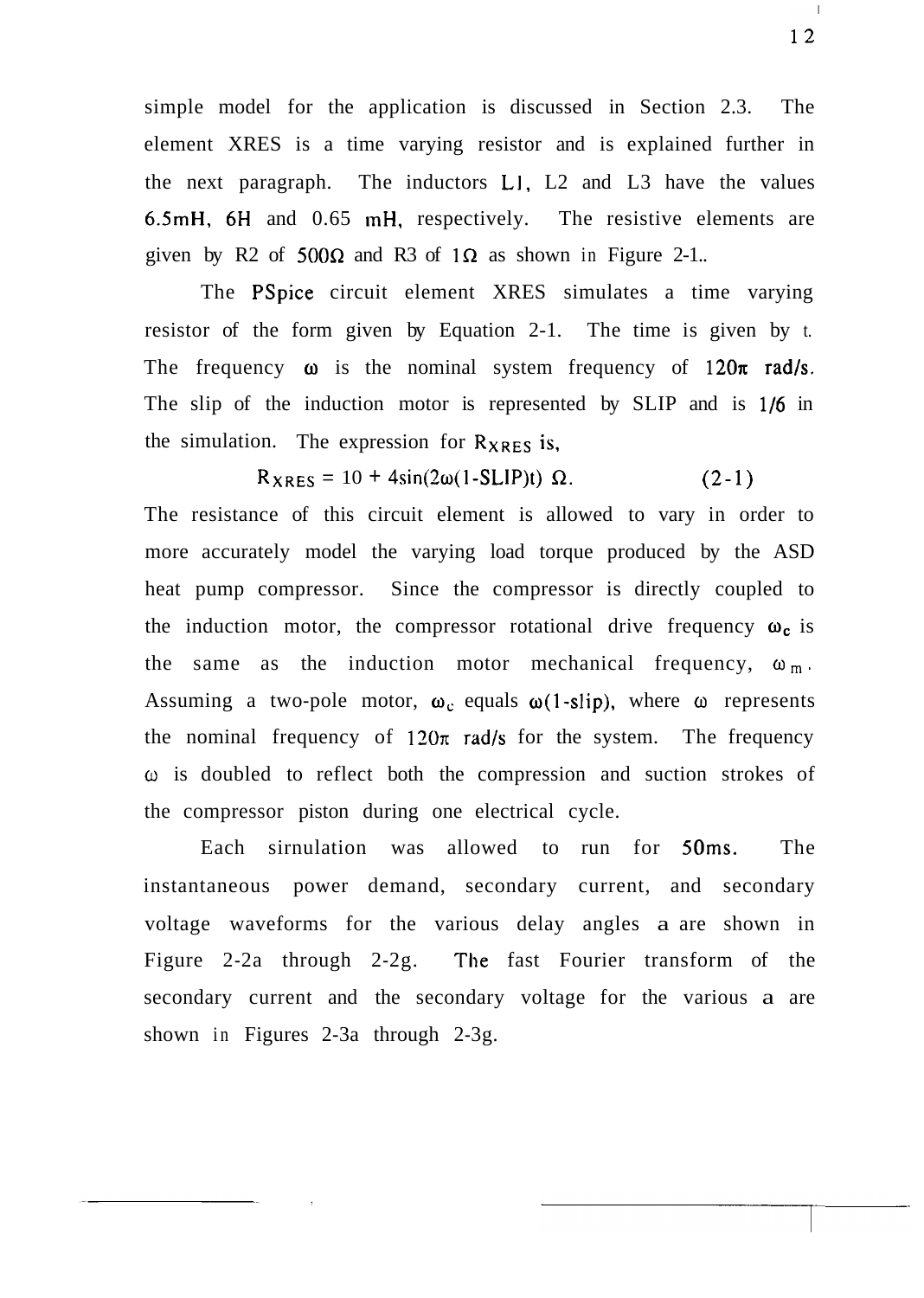

**Time** 

Figure 2-2a<br>Instantaneous Power Demand, Secondary Current, and Secondary Voltage Waveforms<br>for  $a = 0^{\circ}$ 

 $\overline{\mathcal{X}}$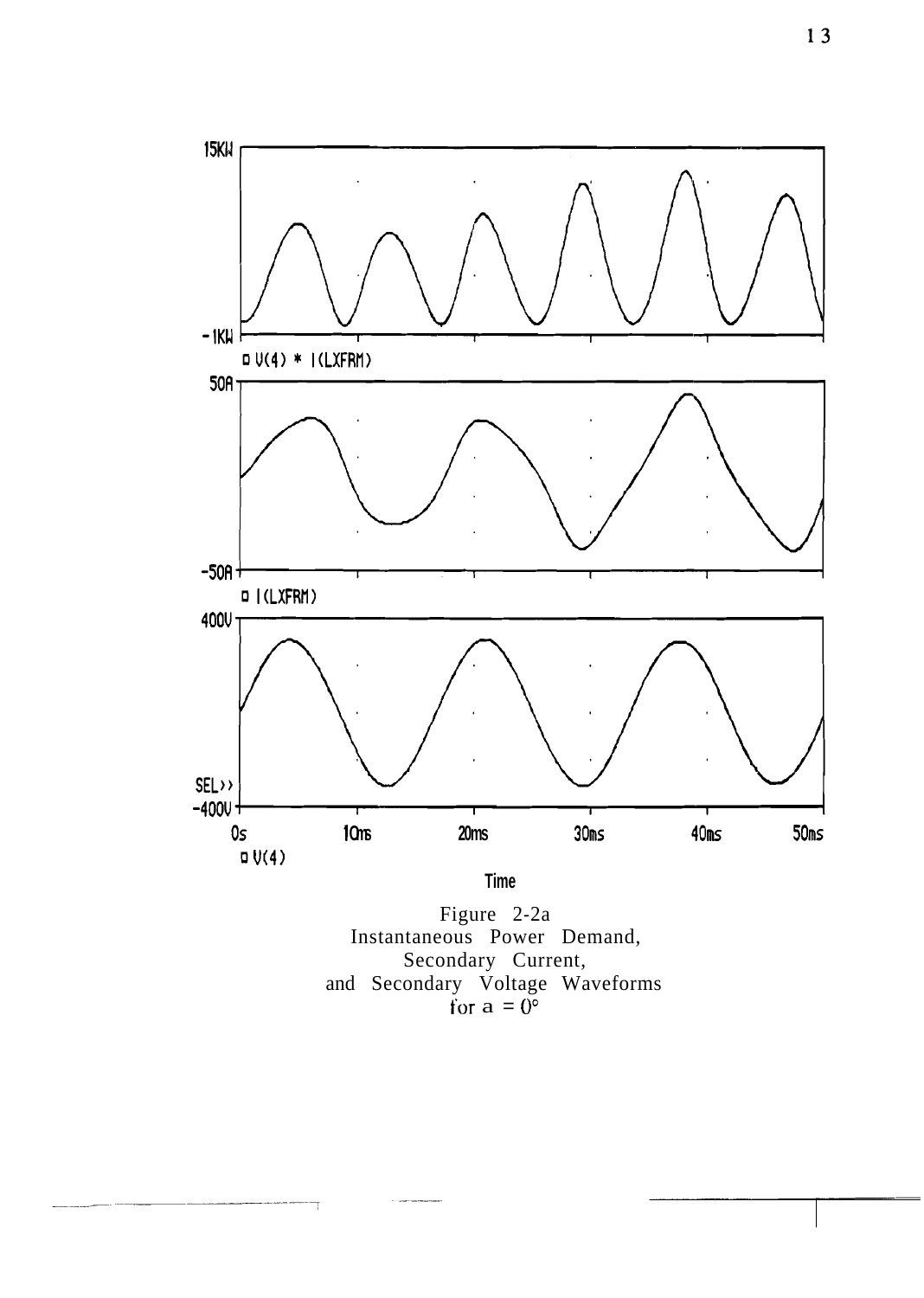

Figure 2-2b Instantaneous Power Demand, Secondary Current,<br>and Secondary Voltage Waveforms<br>for  $\alpha = 15^{\circ}$ 

 $\perp$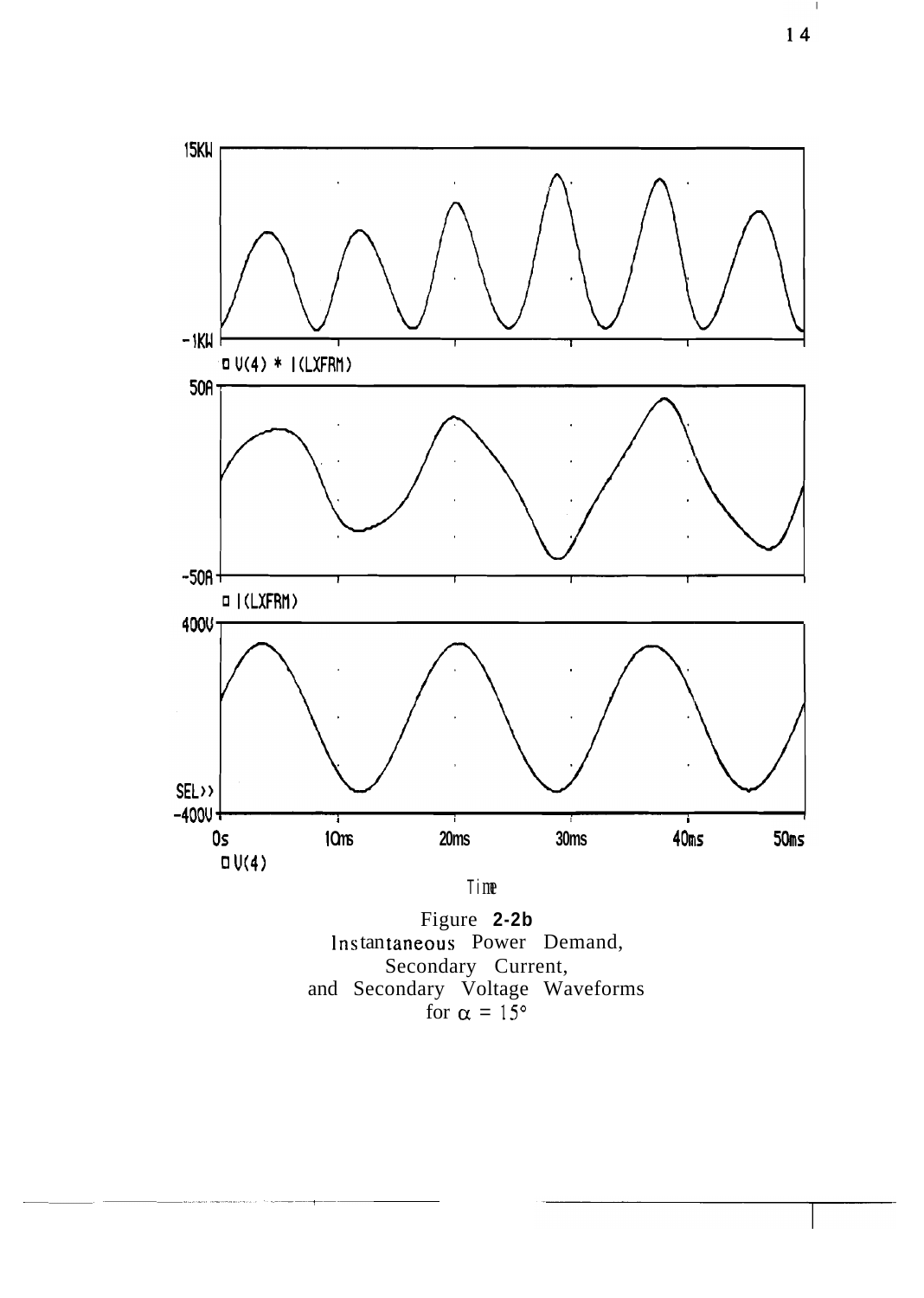

Figure 2-2c Instantaneous Power Demand, Secondary Current,<br>and Secondary Voltage Waveforms<br>for  $\alpha = 30^{\circ}$ 

л.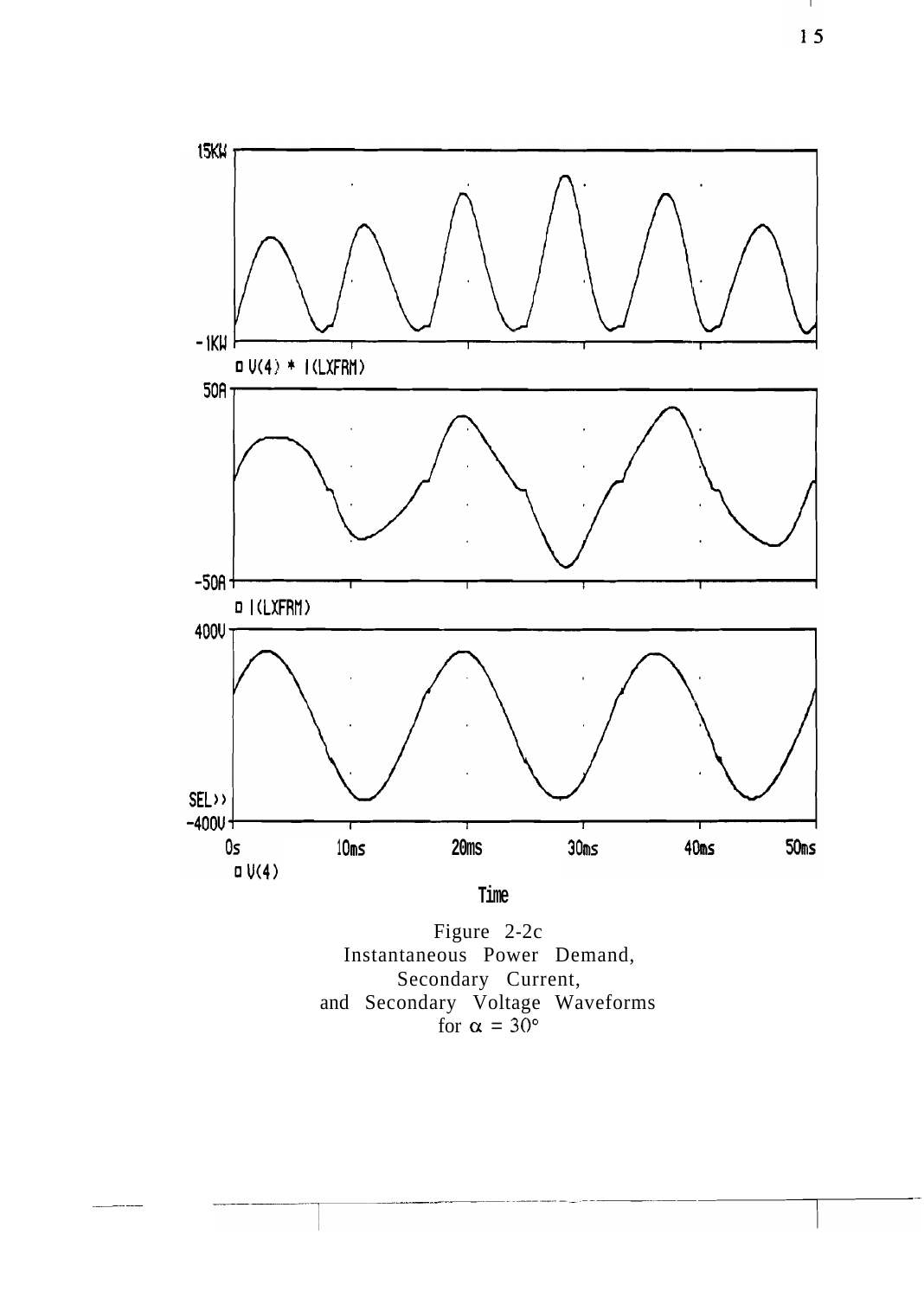

Time

Figure 2-2d<br>Instantaneous Power Demand, Secondary Current,<br>and Secondary Voltage Waveforms<br>for  $a = 45^{\circ}$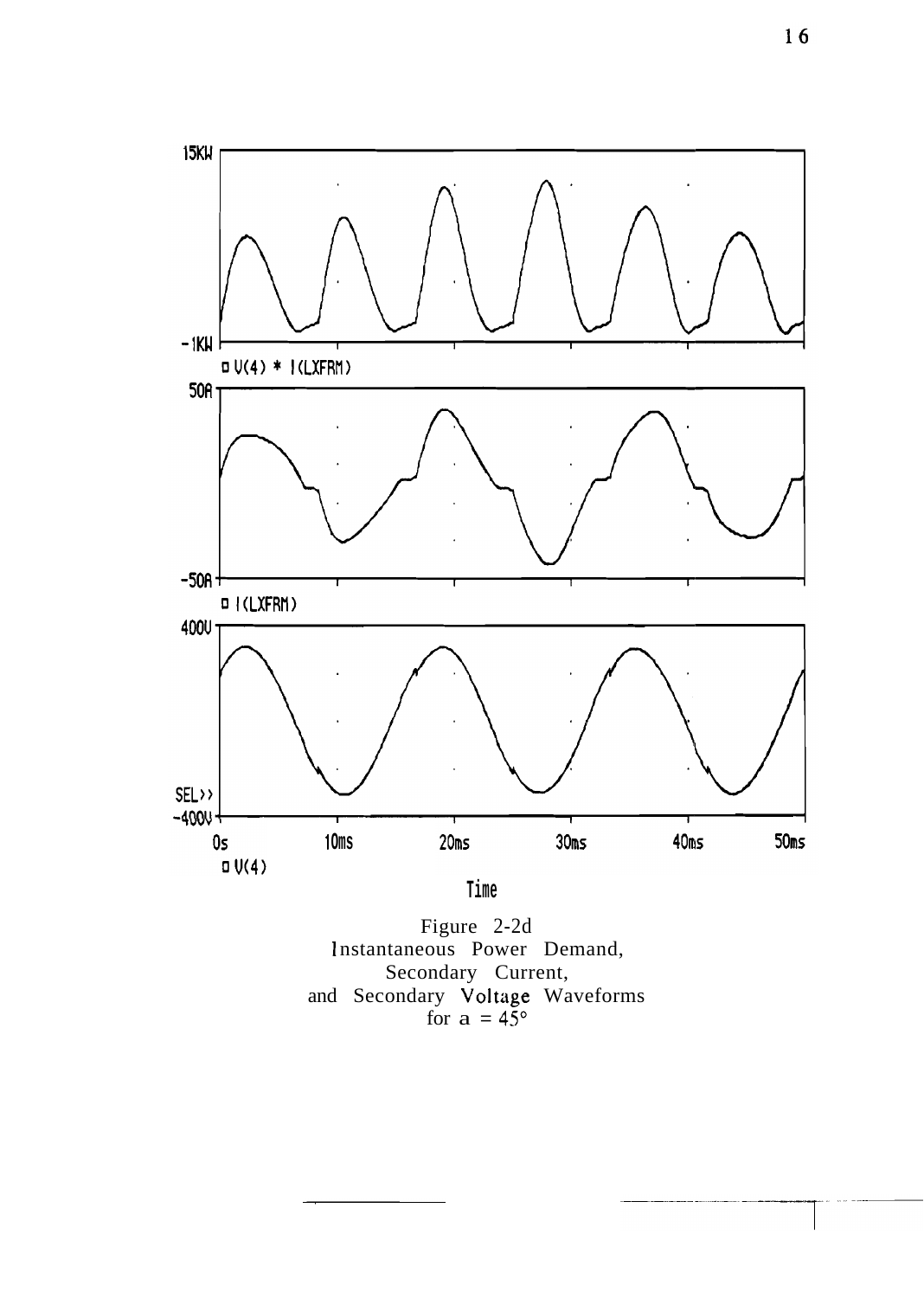

Figure 2-2e Instantaneous Power Demand, Secondary Current,<br>and Secondary Voltage Waveforms<br>for  $a = 60^\circ$ 

 $17$ 

 $\mathbf{I}$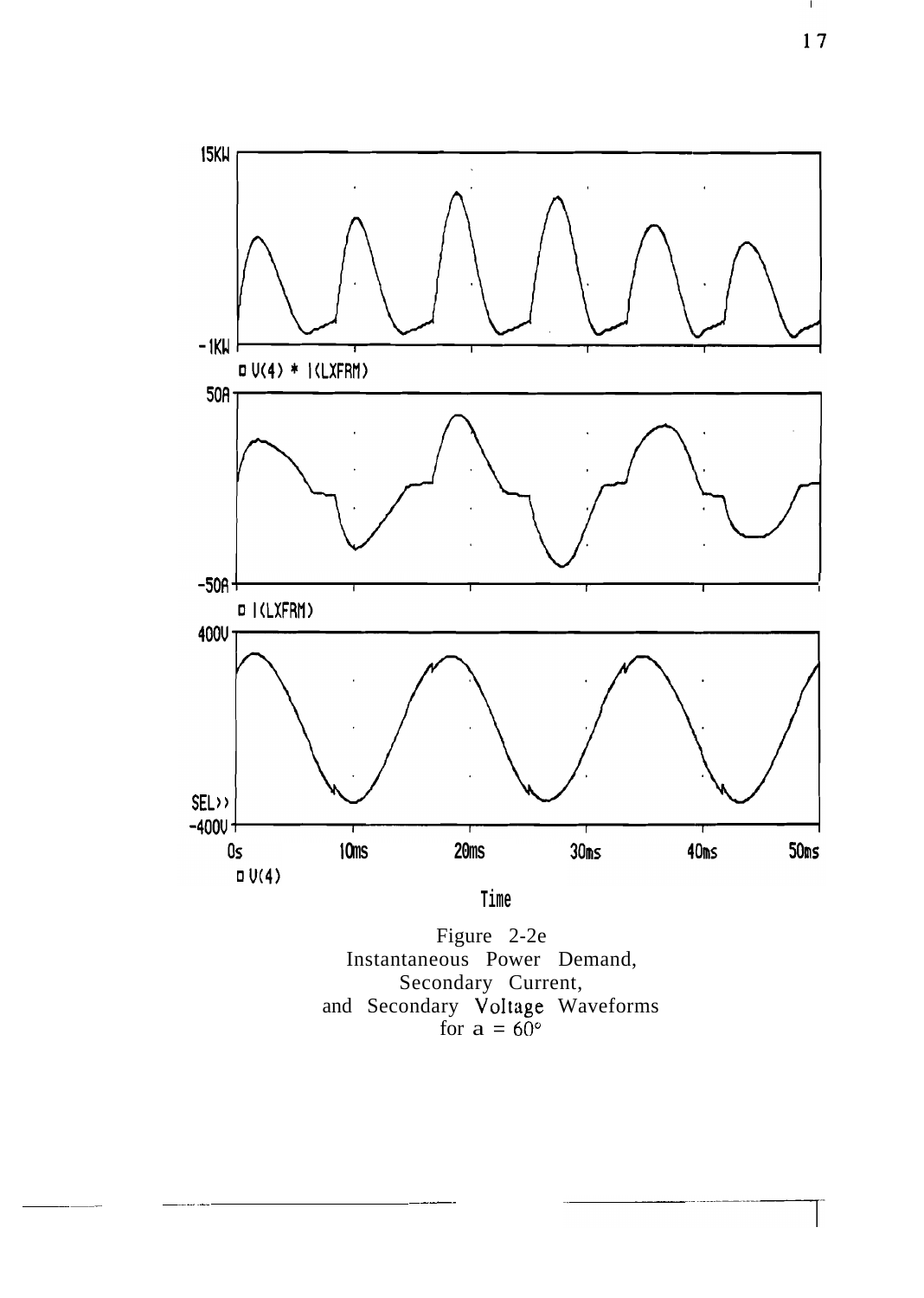

Figure 2-2f Instantaneous Power Demand, Secondary Current,<br>and Secondary Voltage Waveforms<br>for  $a = 75^{\circ}$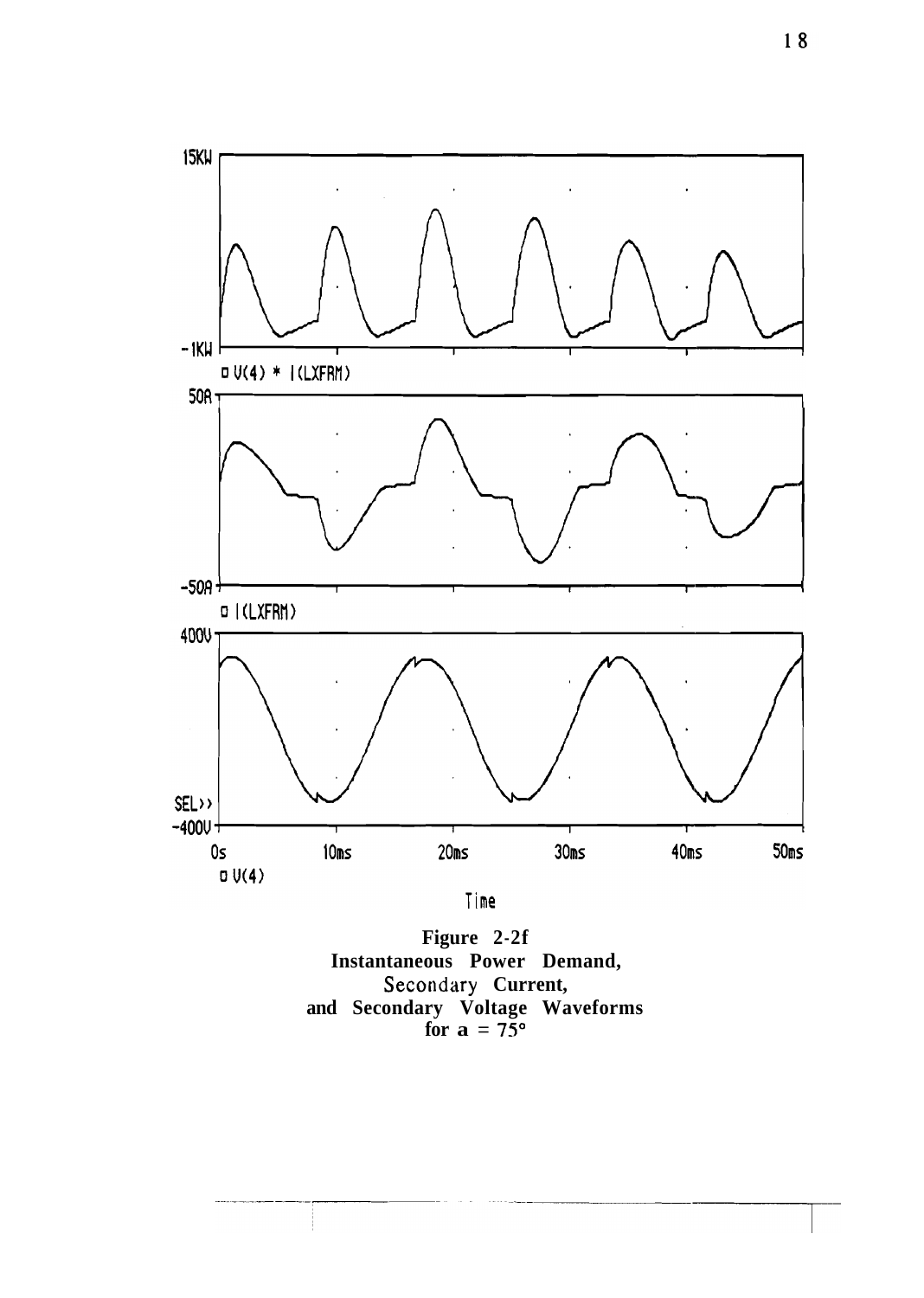

Time

Figure 2-2g Instantaneous Power Demand, Secondary Current, and Secondary Voltage Waveforms<br>for  $\alpha = 90^{\circ}$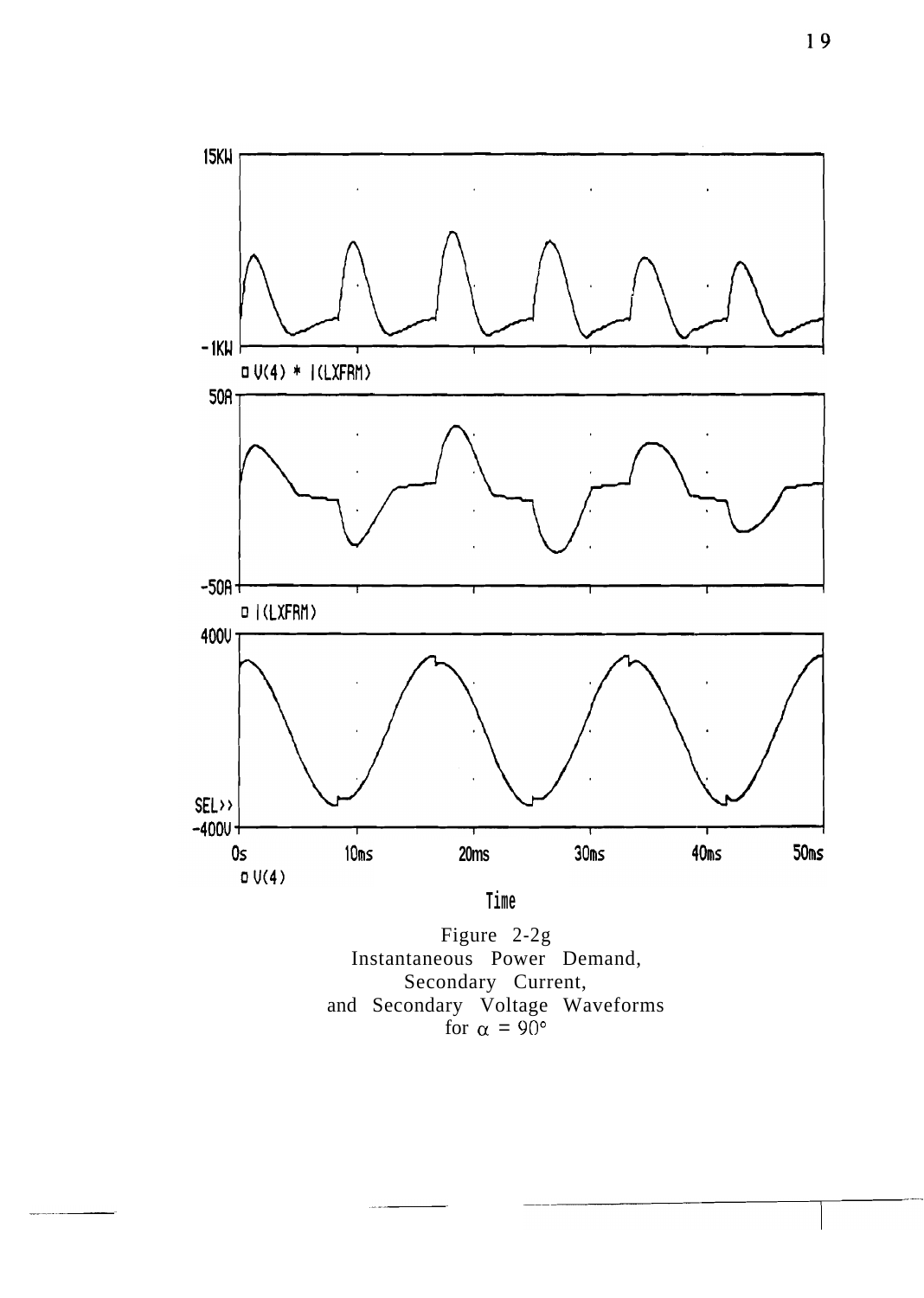

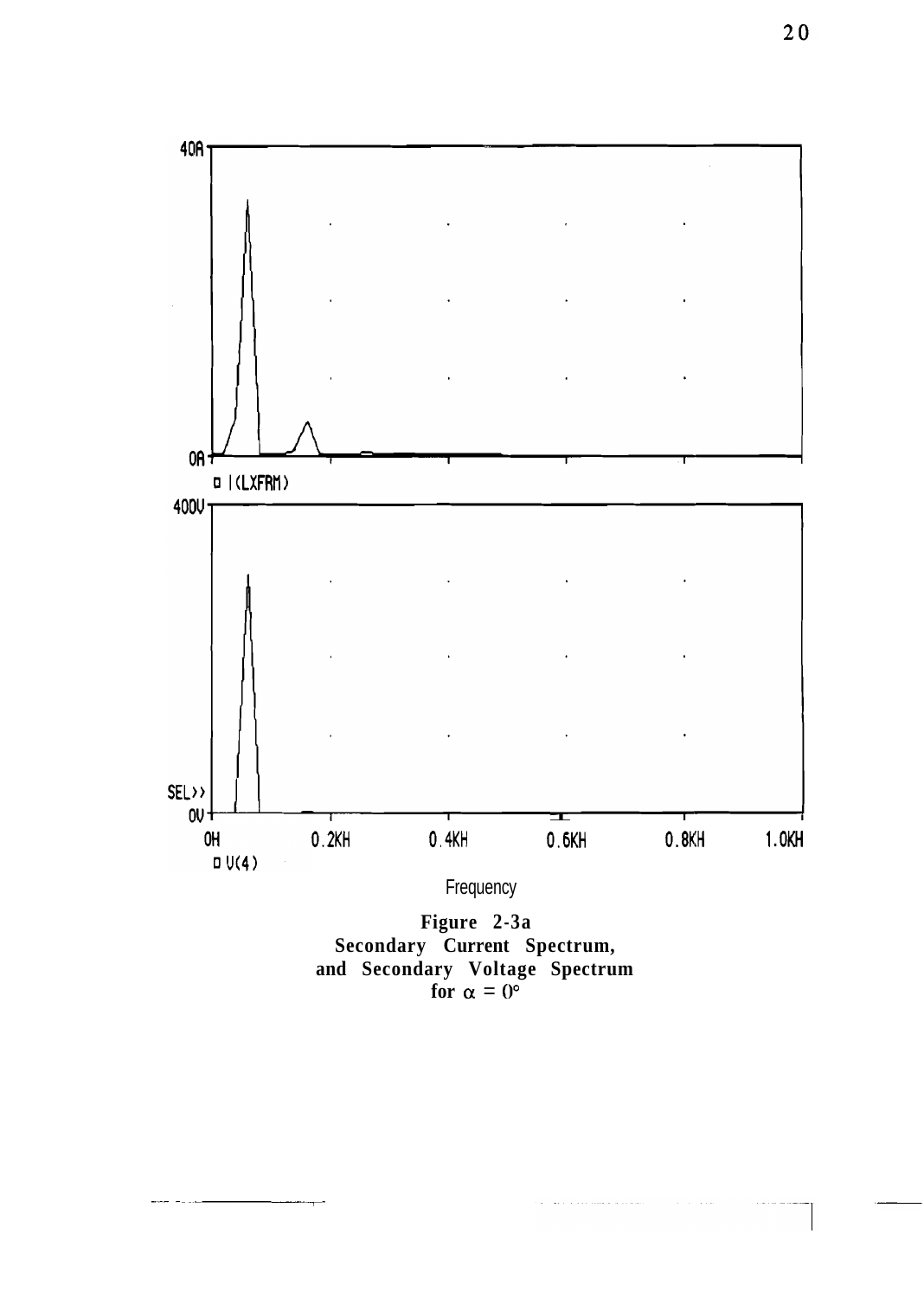

Secondary Current Spectrum, and Secondary Voltage Spectrum for  $a = 15^{\circ}$ 

 $21$ 

Л.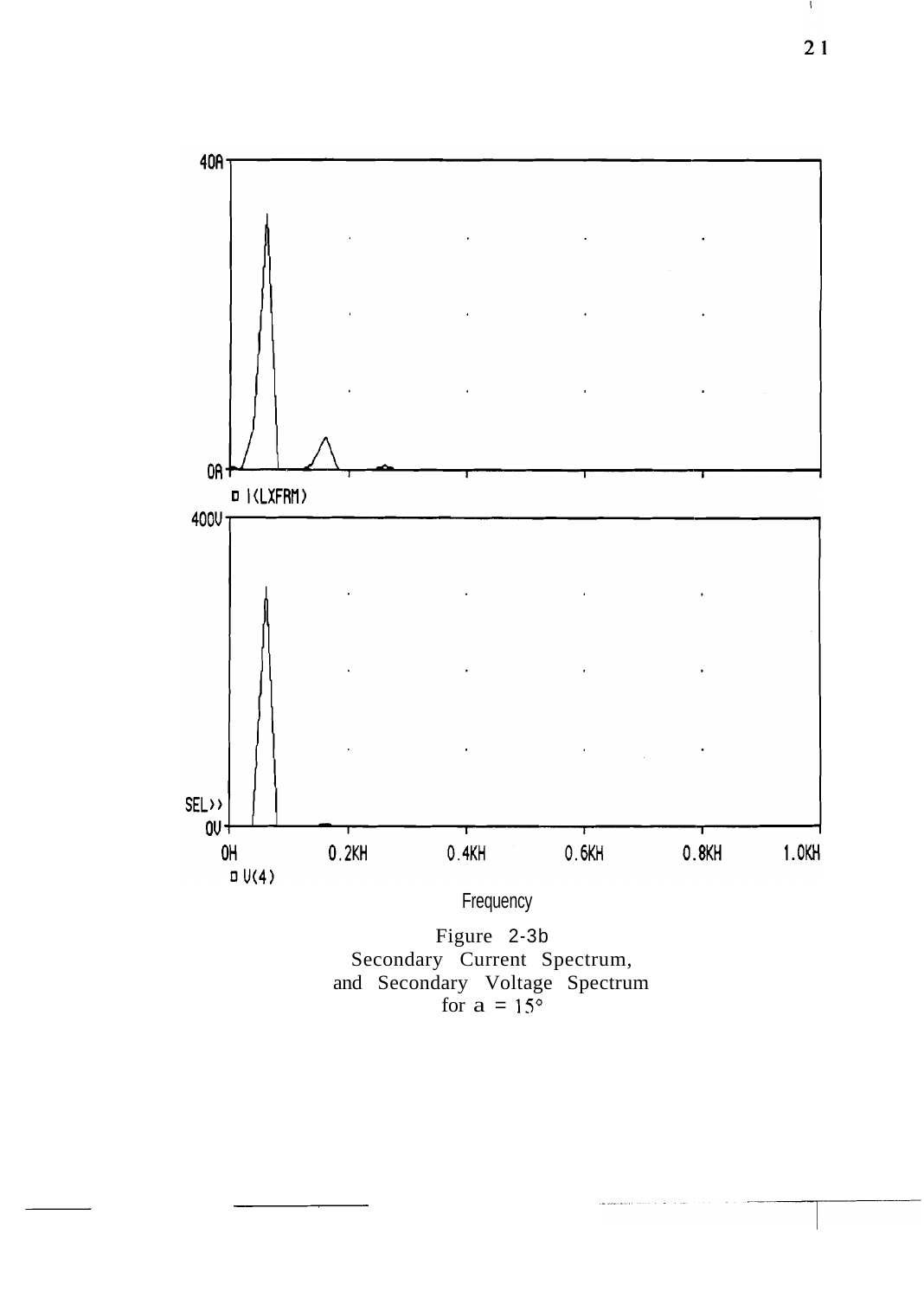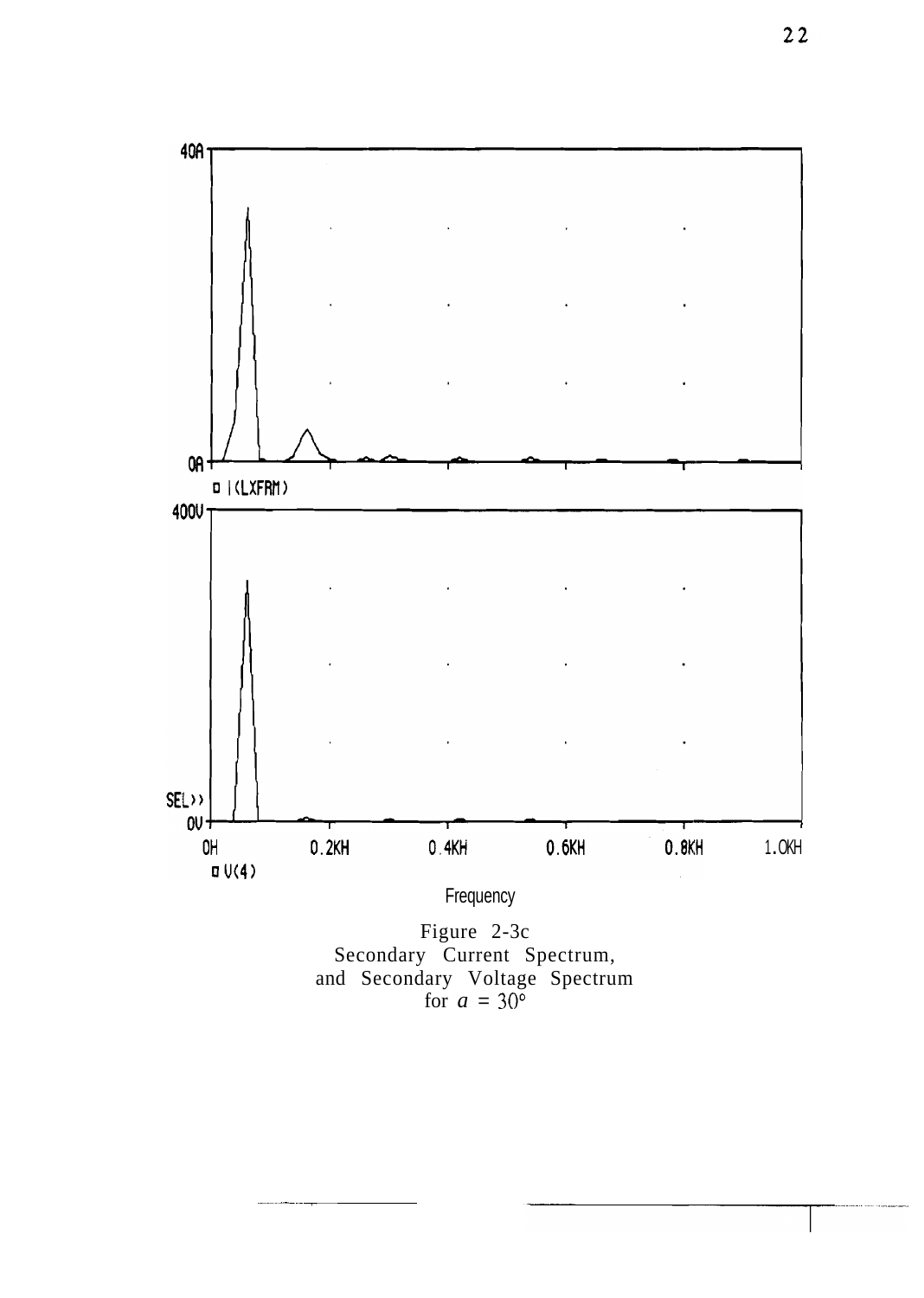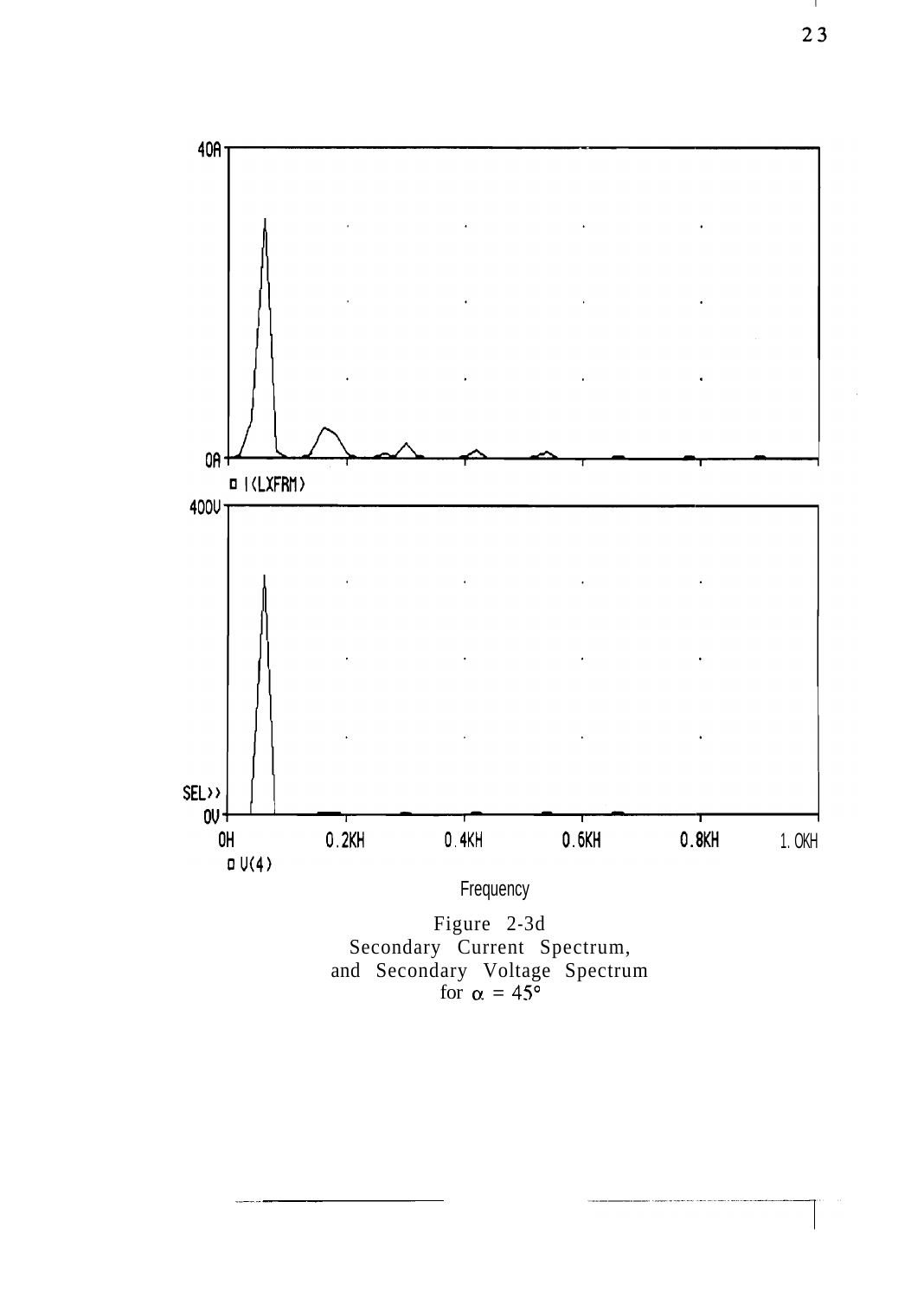

 $\mathbf{I}$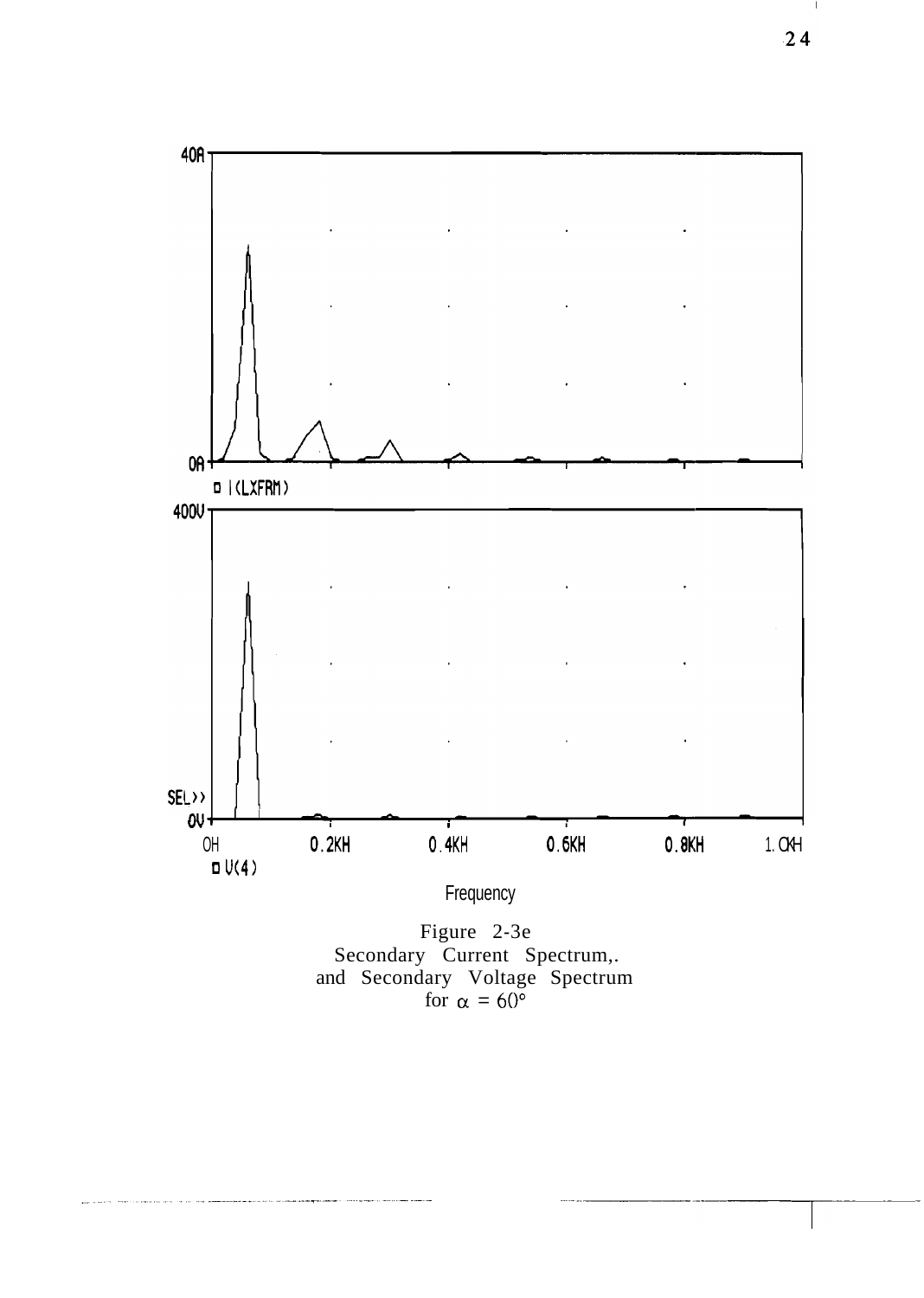

Figure 2-3f<br>Secondary Current Spectrum,<br>and Secondary Voltage Spectrum<br>for a = 75°

 $\mathbf{I}$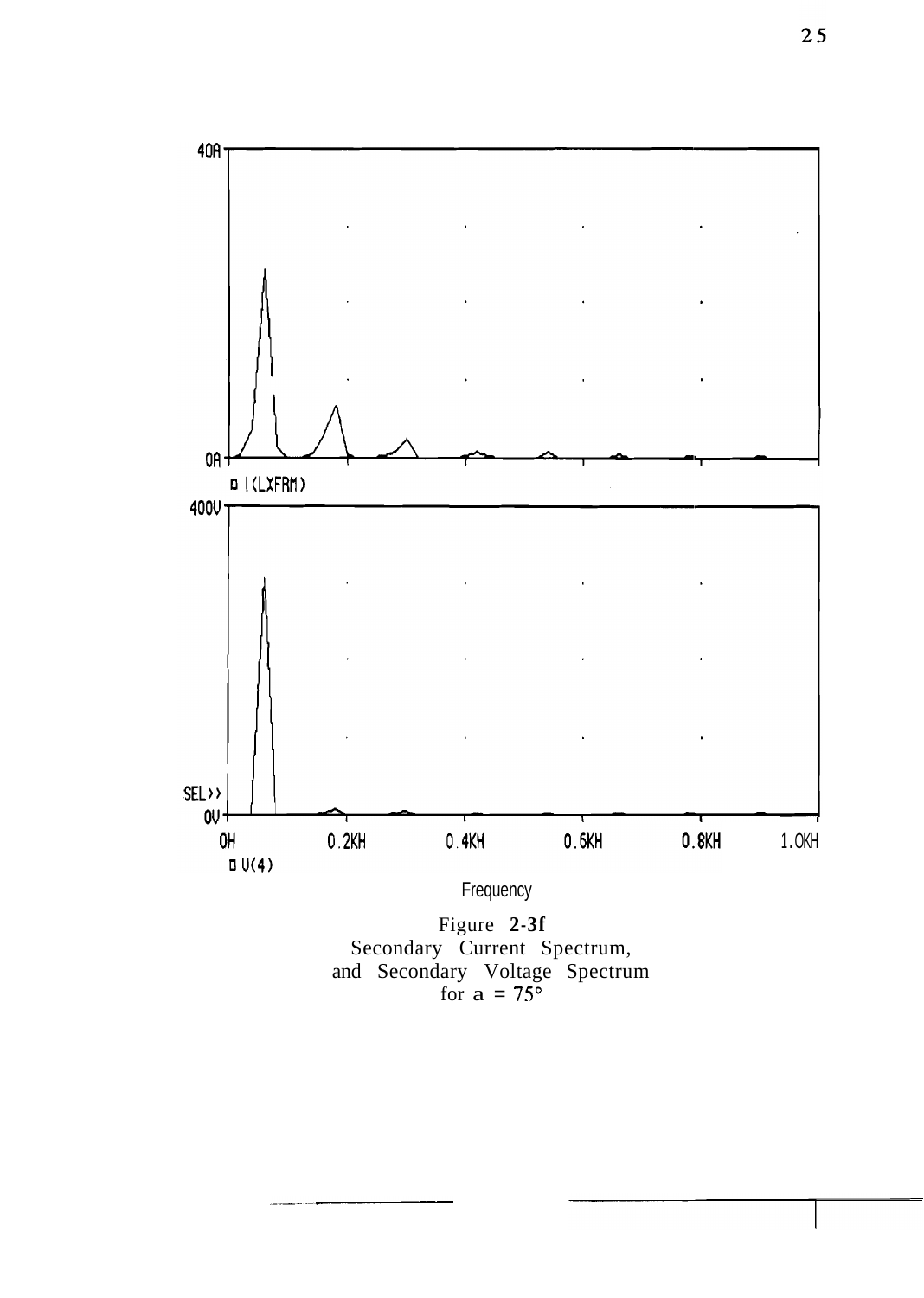

 $\mathsf I$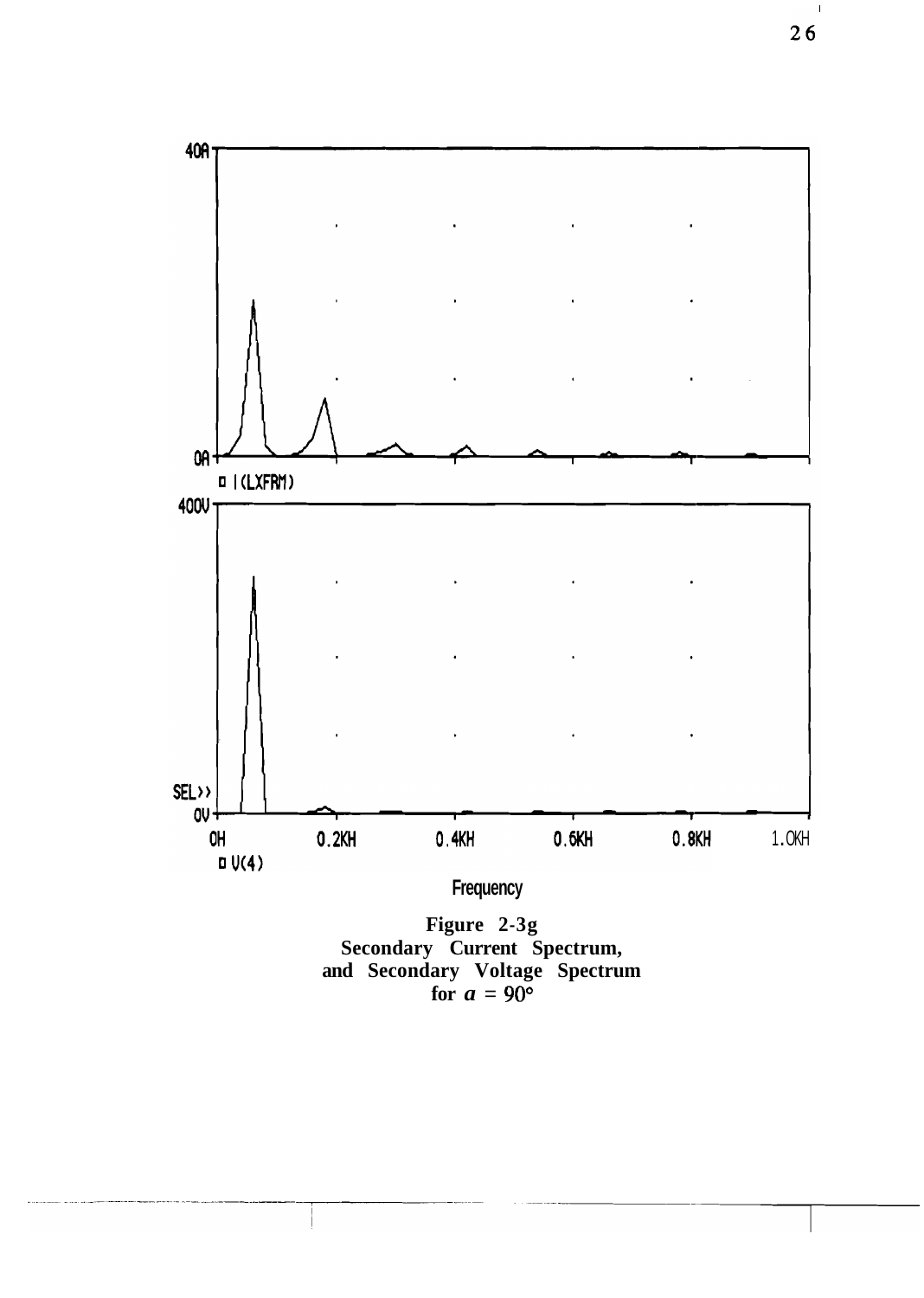## 2.2 Distribution transformer derating

The harmonic distribution for the secondary current shown in Figures 2-3a through 2-3g is presented in Figure 2-4. The magnitudes of the load current for the fundamental through 15th harmonic are given. The total harmonic distortion is given by

$$
THD = \frac{\sqrt{\sum_{h=2}^{15} I_h^2}}{I_1}
$$
 (2-2)

The total harmonic distortion in the load current for the various delay angles is given in Figure 2-5. Scaling the harmonic spectrum of the secondary current given in Figure 2-4 to 1 per unit leads to the harmonic spectrum of the load current in Figure 2-6.

The load current values in Figure 2-6 can be applied to Equation 1-1. Assuming the winding eddy current loss under rated conditions at the point of maximum loss density is 15% of the local 12R Ross, all the information necessary to calculate the transformer capability is available. Using ANSI/IEEE Recommemded Practice C57.1 10- 1986, the transformer capability is calculated. This is shown in Figure 2.7. As an example, take the per unit load current harmonic spectrum for  $a = 90^{\circ}$  from Figure 2-6. Applying ANSI/IEEE C57.110-1986 leads to the table on the following page.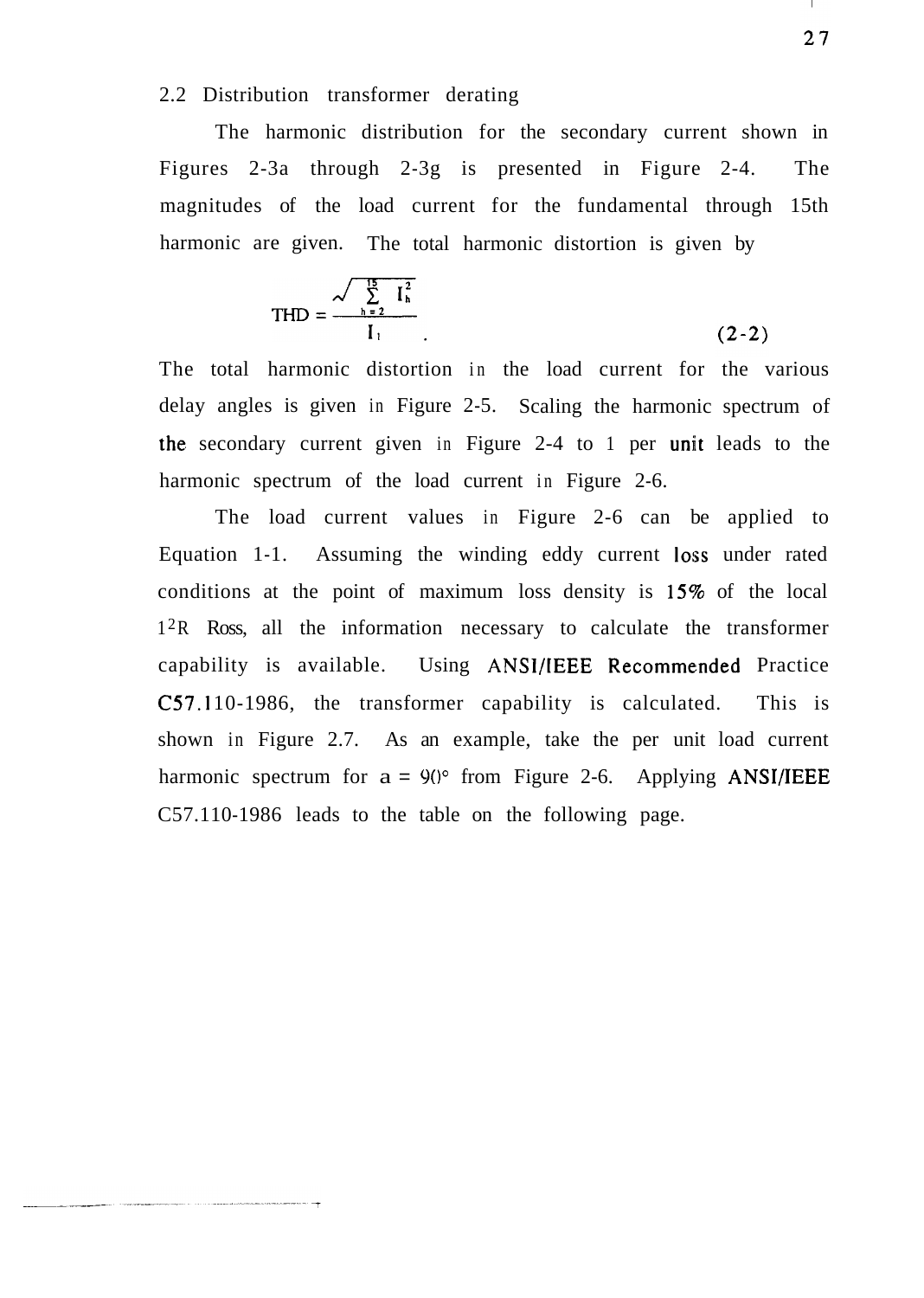| h  | $\mathbf{1}_{\underline{\mathbf{h}}}$ | $I_h^2$ | $h^2$ | $l_h^2$ h <sup>2</sup> | $f_{\sf h}$ | $f_h^2$ | $f_h^2$ <sup>2</sup> h <sup>2</sup> |
|----|---------------------------------------|---------|-------|------------------------|-------------|---------|-------------------------------------|
|    | 0.92939                               | 0.86377 |       | 0.86377                |             |         |                                     |
| 3  | 0.35185                               | 0.12380 | 9     | 1.11419                | 0.37858     | 0.14332 | i.28992                             |
| 5  | 0.07537                               | 0.00568 | 25    | 0.14202                | 0.08110     | 0.00658 | 0.16441                             |
| 7  | 0.06607                               | 0.00437 | 49    | 0.21390                | 0.07109     | 0.00505 | 0.24763                             |
| 9  | 0.03735                               | 0.00140 | 81    | 0.11300                | 0.03696     | 0.00137 | 0.11065                             |
| 11 | 0.02078                               | 0.00043 | 121   | 0.05225                | 0.02236     | 0.00050 | 0.06049                             |
| 13 | 0.02158                               | 0.00047 | 169   | 0.07870                | 0.02322     | 0.00054 | 0.09111                             |
| 5  | 0.01083                               | 0.00012 | 225   | 0.02639                | 0.01165     | 0.00014 | 0.03055                             |
|    |                                       |         |       |                        | Σ           | 1.15750 | 2.99477                             |

Calculation of the transformer derating leads to the following table:

**Substitute the appropriate values directly into Equation 1 - 1. The estimate of the derating** is

$$
l_{\text{max}} = \sqrt{\frac{(1.15)}{1 + \frac{(2.99477)}{(1.15750)}}} = 0.91021
$$

or 91.0%. Thus, the transformer capability is approximately 91.0% of its sinusoidal load current capability with a delay angle a of 90°

 $\boldsymbol{1}$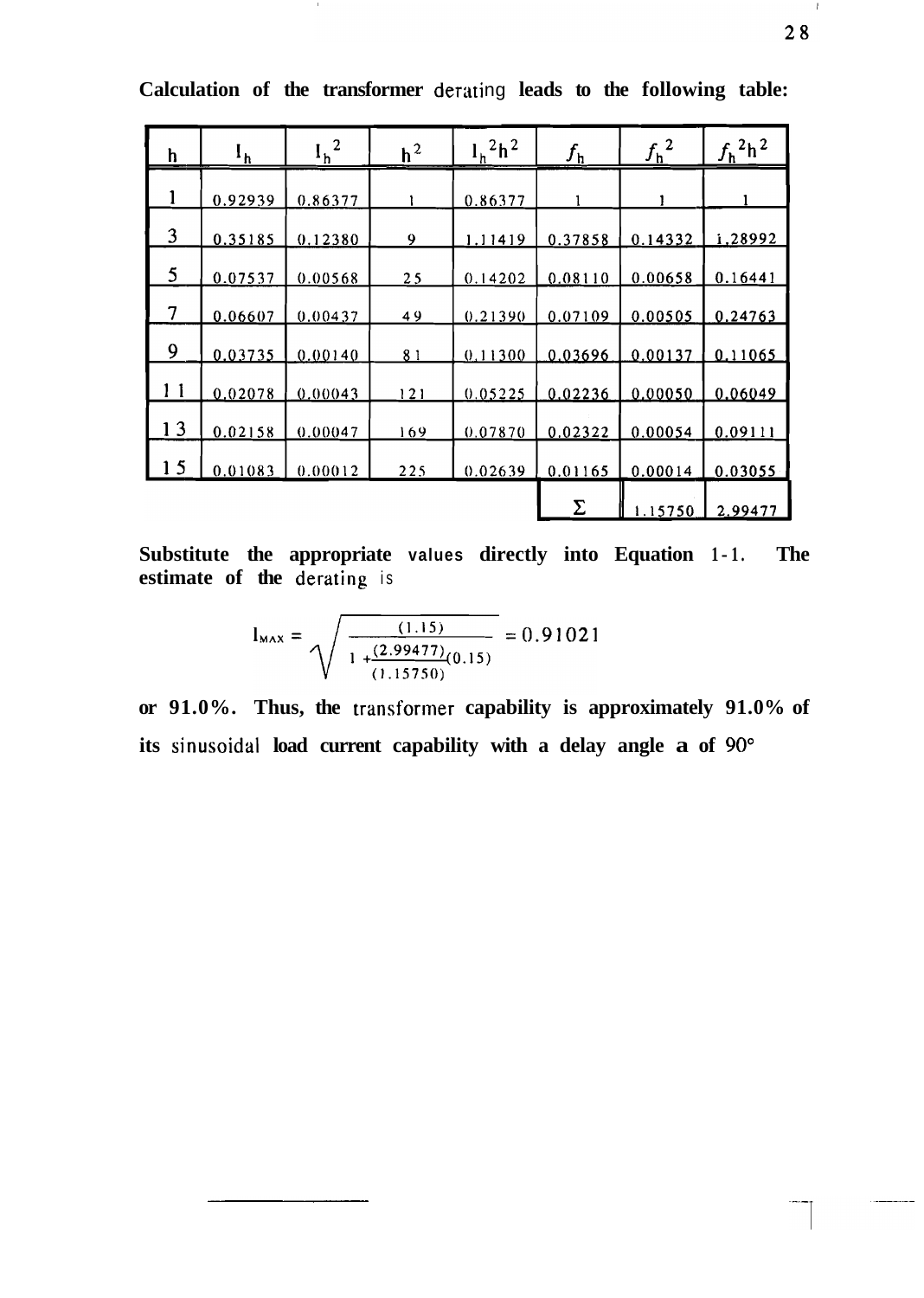|                          | $\mathbf{I}_{\mathbf{h}}$ |                       |                       |                       |                       |                       |                       |
|--------------------------|---------------------------|-----------------------|-----------------------|-----------------------|-----------------------|-----------------------|-----------------------|
| h                        | $\alpha = 0^{\circ}$      | $\alpha = 15^{\circ}$ | $\alpha = 30^{\circ}$ | $\alpha = 45^{\circ}$ | $\alpha = 60^{\circ}$ | $\alpha = 75^{\circ}$ | $\alpha = 90^{\circ}$ |
| 1                        | 33.032                    | 33.055                | 32.393                | 30.723                | 28.025                | 24.398                | 20.094                |
| 3                        | 4.3821                    | 4.2197                | <u>4.1761</u>         | 3.9413                | 5.2083                | 6.8498                | 7,6072                |
| 5                        | 0.6752                    | 0.51582               | 0.82200               | 2.0027                | 2.6828                | 2.4525                | 1.6295                |
| $\overline{\mathcal{L}}$ | 0.19755                   | 0.06181               | 0.60707               | 1.2290                | 1.0992                | 0.80967               | 1,4285                |
| 9                        | 0.0                       | 0.0                   | 0.45682               | 0.70507               | 0.43776               | 0.89427               | 0.80758               |
| 11                       | 0.0                       | 0.0                   | 0.34729               | 0.36827               | 0.45312               | 0.57094               | 0.44917               |
| 13                       | 0.0                       | 0.0                   | 0.26474               | 0.19050               | 0.41444               | 0.27551               | 0.46660               |
| 15                       | 0.0                       | 0.0                   | 0.20140               | 0.14961               | 0.27577               | 0.30618               | 0.23420               |

Figure 2-4 Harmonic Spectrum of the Secondary Current

| а            | $THD(\% )$  |
|--------------|-------------|
| $0^{\circ}$  | 13.4        |
| $15^\circ$   | 12.7        |
| $30^{\circ}$ | <u>13.4</u> |
| $45^\circ$   | 15.2        |
| $60^{\circ}$ | 21.4        |
| 75"          | 30.4        |
| 90"          | 39.7        |

Figure 2-5 Total Harmonic Distortion (THD) in the Secondary Current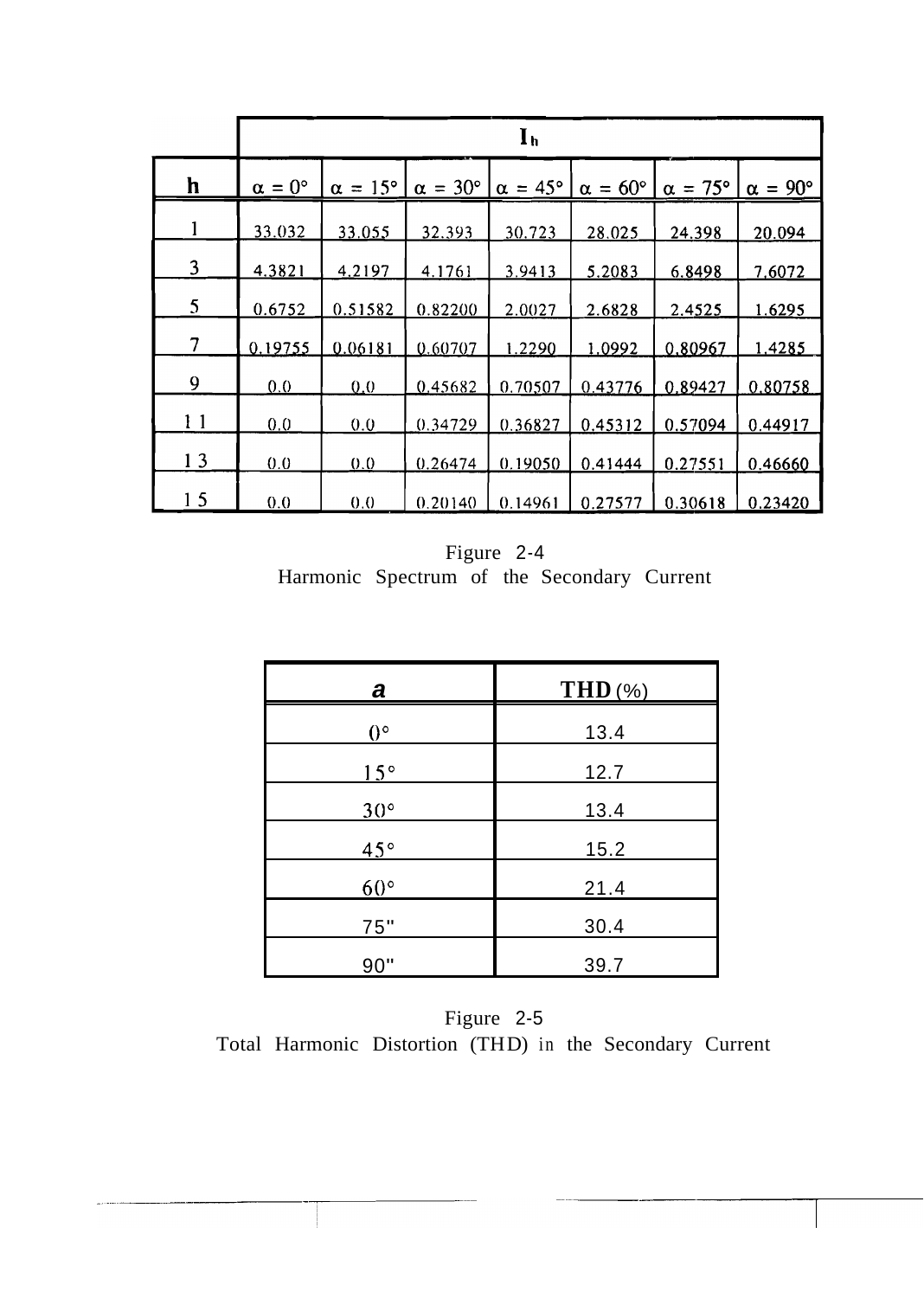|                | $l_h(pu)$            |         |                                                                       |         |                       |                       |                       |
|----------------|----------------------|---------|-----------------------------------------------------------------------|---------|-----------------------|-----------------------|-----------------------|
| h              | $\alpha = 0^{\circ}$ |         | $\alpha = 15^{\circ}$   $\alpha = 30^{\circ}$   $\alpha = 45^{\circ}$ |         | $\alpha = 60^{\circ}$ | $\alpha = 75^{\circ}$ | $\alpha = 90^{\circ}$ |
|                | 0.99109              | 0.99183 | 0.99142                                                               | 0.98866 | 0.97774               | 0.95687               | 0.92939               |
| $\overline{3}$ | 0.13148              | 0.12661 | 0.12781                                                               | 0.12683 | 0.18171               | 0.26864               | 0.35185               |
| 5              | 0.02026              | 0.01548 | 0.01858                                                               | 0.06444 | 0.09360               | 0.09618               | 0.07537               |
| 7              | 0.00593              | 0.00185 | 0.01858                                                               | 0.03955 | 0.03835               | 0.03175               | 0.06607               |
| 9              | 0.0                  | 0.0     | 0.01398                                                               | 0.02269 | 0.01527               | 0.03507               | 0.03735               |
| 1 <sub>1</sub> | 0.0                  | 0.0     | 0.01063                                                               | 0.01185 | 0.01581               | 0.02239               | 0.02078               |
| 13             | 0,0                  | 0.0     | 0.00810                                                               | 0.00613 | 0.01446               | 0.01081               | 0.02158               |
| 15             | 0.0                  | 0.0     | 0.00616                                                               | 0.00418 | 0.00962               | 0.01201               | 0.01083               |

Figure 2-6 Harmonic Spectrum of the per unit Secondary Current

| а            | Capability (%) |
|--------------|----------------|
| $0^{\circ}$  | <u>99.0</u>    |
| 15°          | 99.1           |
| $30^\circ$   | 98.7           |
| $45^{\circ}$ | 98.7           |
| 60"          | 96.0           |
| $75^\circ$   | 93.4           |
| $90^{\circ}$ | 91.0           |

Figure 2-6 Distribution Transformer Capability

 $\mathbf{I}$  $30$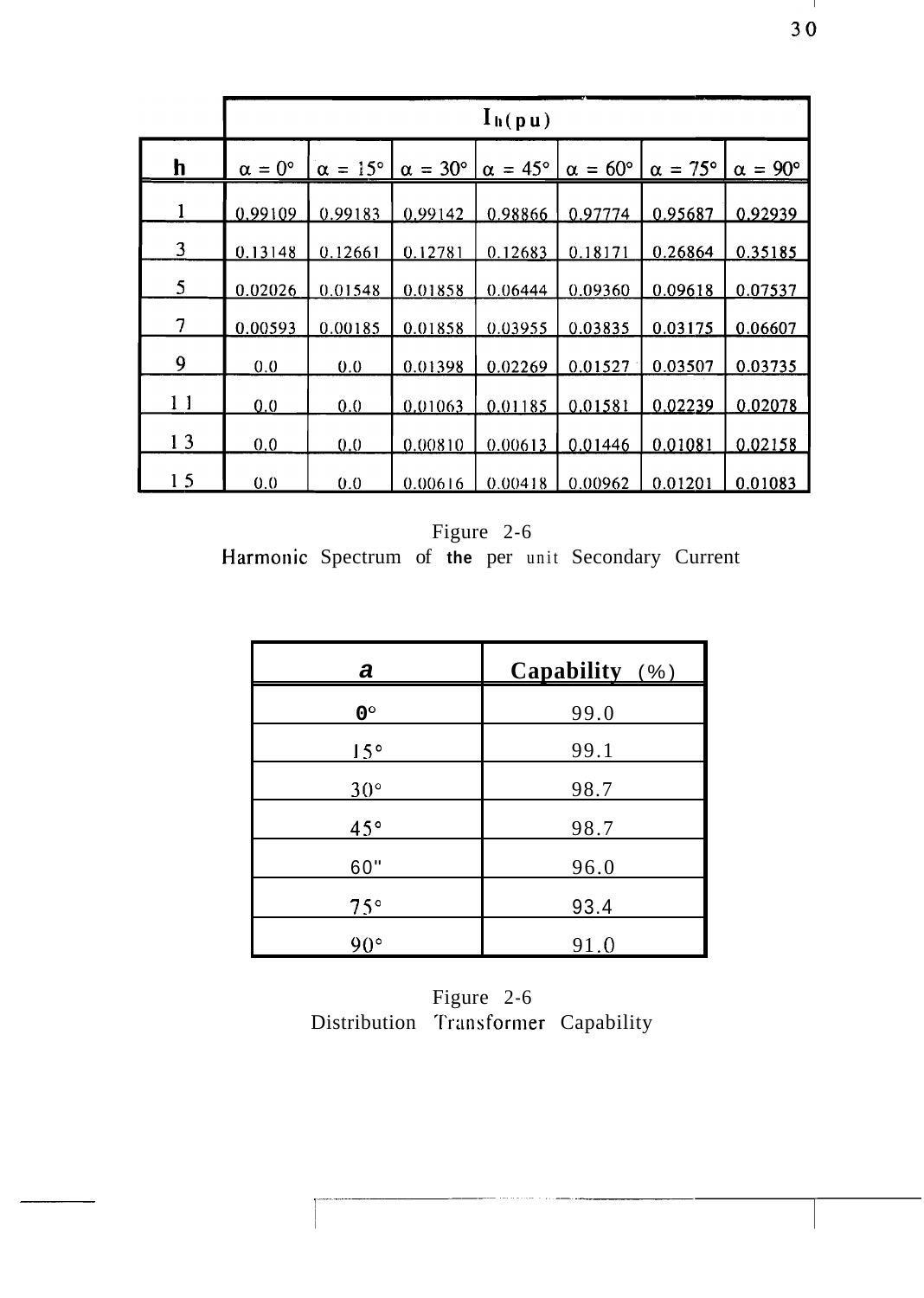2.3 Discussion

As the control angle *a* was allowed to vary from  $0^{\circ}$  to 90<sup>°</sup>, the total harmonic distortion increased as seen in Figure 2-5. This causes a slowing of the heat pump compressor which coincides with the heating/cooling demand. With this total harmonic distortion comes an associated decrease in the distribution transformer capability as shown in Figure 2-7.

In this report the change in induction motor rotor slip accompanying the change in speed of the compressor was not modeled. The slip was held constant at 1/6. The non-ASD heat pump load was assumed constant and purely resistive. The distribution transformer was also assumed to serve only one residence. The assumption of single residence load may be appropriate for rural residences, however it is not an adequate representation for urban areas.

The fast Fourier transform as performed in PSpice was only taken over the last 60Hz period of the waveform. Thus, effects produced by the varying resistor may not appear in the fast Fourier transform of the load current or secondary voltage.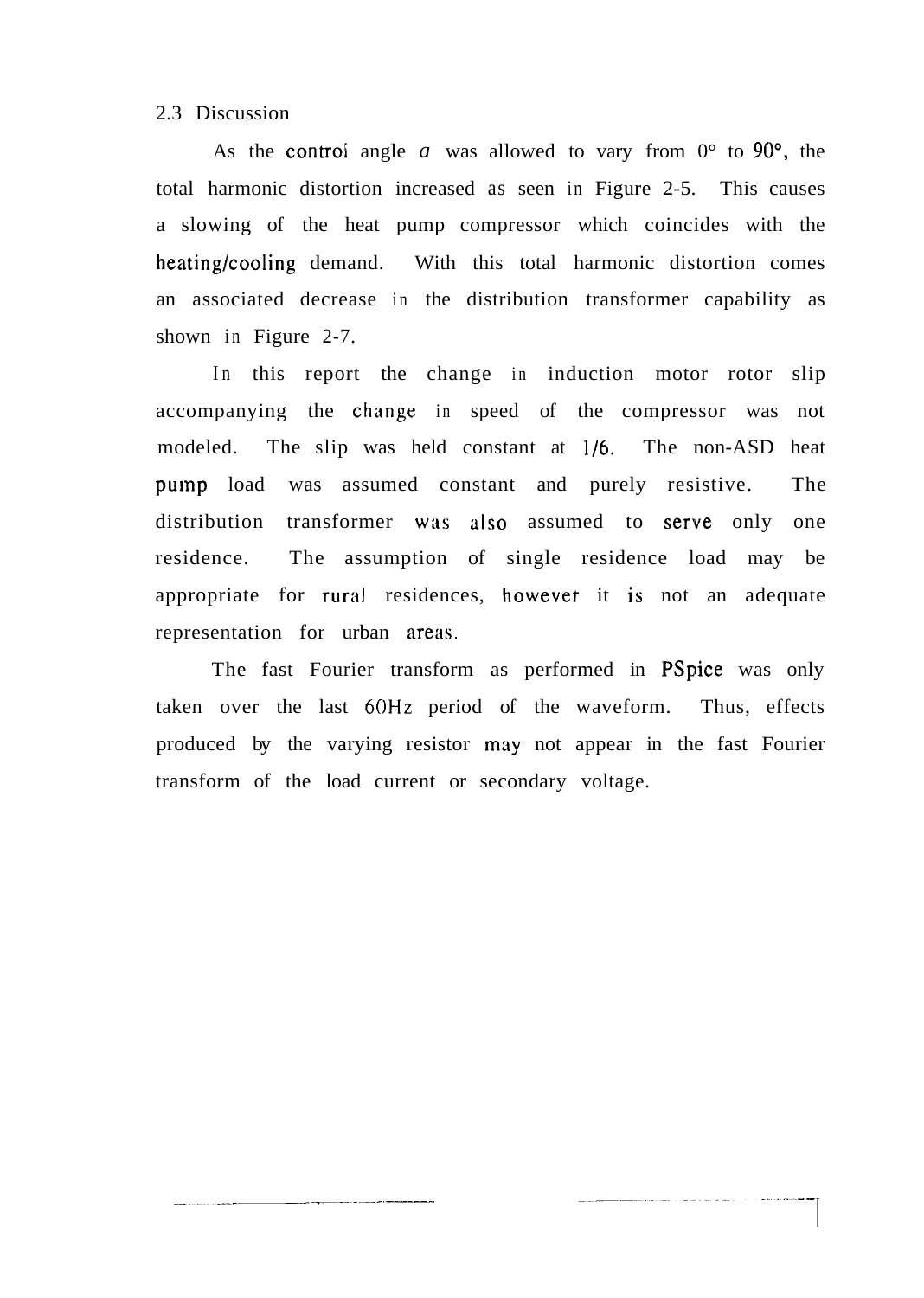#### CHAPTER **3**

#### CONCLUSIONS AND RECOMMENDATIONS

## **3.1** Conclusions

The use of a simple ASD heat pump model suggests a decrease in distribution transformer capability to supply load currents. This conclusion is reached on the basis that the ASD heat pump load currents are non sinusoidal. More advanced machine models are not expected to lead to a drastically different conclusion. The presence of many high efficiency heat pumps may cause a dramatic effect on the electric distribution system.

The electric utility company should reassess the costs associated with encourrrging the use of high efficiency heat pumps. There may be hidden costs due to transformer derating and transformer losses. These costs are the consequences of non sinusoidal load currents. There may be reasons for encouraging the use of ASD heat pumps, however, the full cost of these loads should be considered. This power quality issue warrants further research.

## **3.2** Recommendations for future work

One extension of this report should be the inclusion of more detailed models of the electric motor and the heat pump compressor. A better model of the load torque produced by the compressor of the heat pump should be used. A more accurate model of the effect this variable load torque has on the motor should be simulated. The electronic drive used in this report is just one of several strategies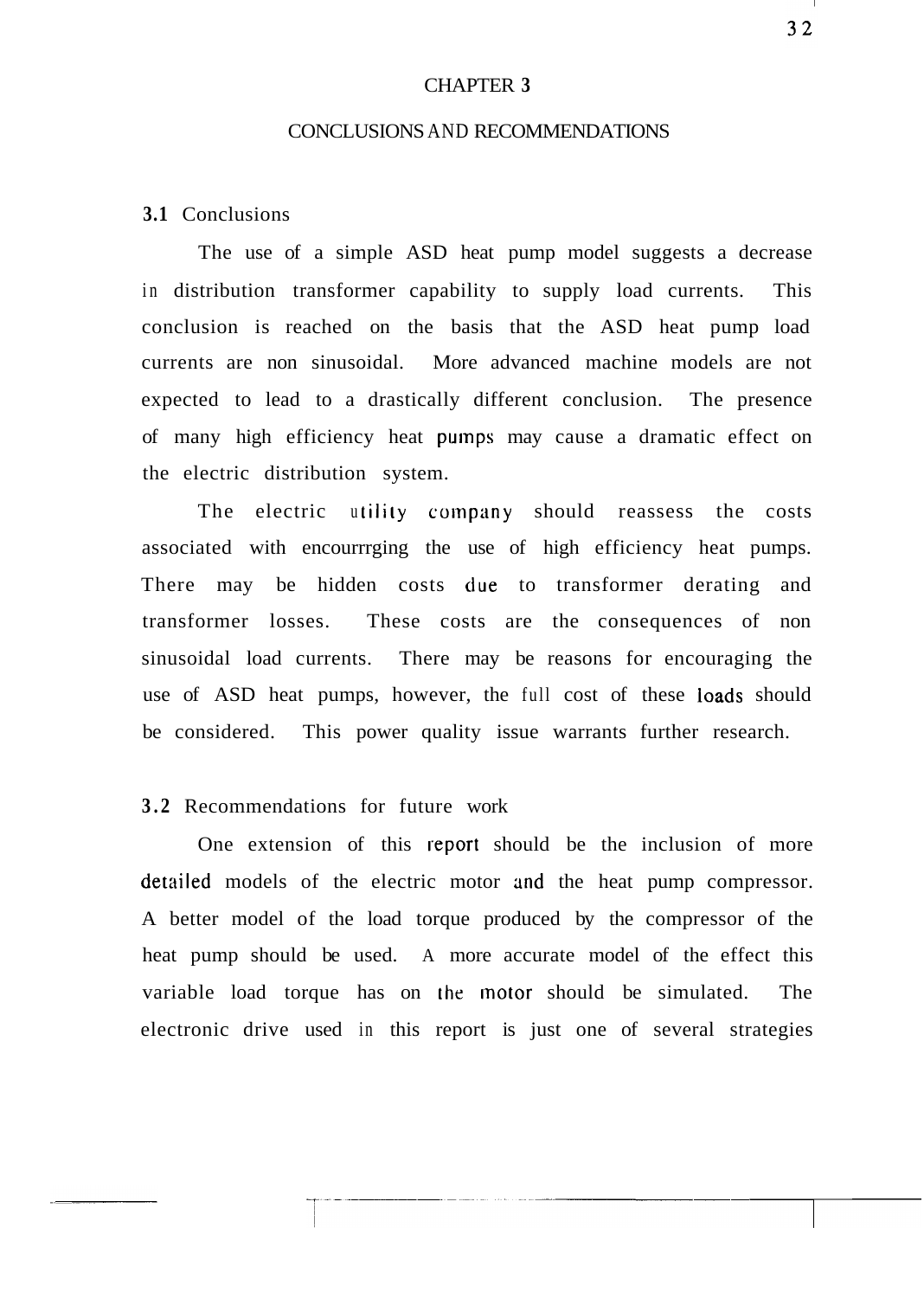employed ir, obtaining variable speed. The effect that other electronic drives have upon the distribution transformer should also be examined.

ANSI/IEEE Recommended Practice C57.110-1986, as it is presently written, assumes that the non sinusoidal transformer load currents possess a Fourier spectrum with energy concentrated at integer multiples of **60Hz.** Some drives do not exhibit this type of spectrum. It is recommended that the effects of load currents with other than integer harmonic spectra be examined.

Another means by which this research could be improved is the use of more accurate models of the distribution system for this application. This would also include a more accurate model of the distribution transformer. 'The impact that multiple ASD heat pumps may have on the entire electric distribution system might prove to be the most significant issue warranting further research in this power quality area.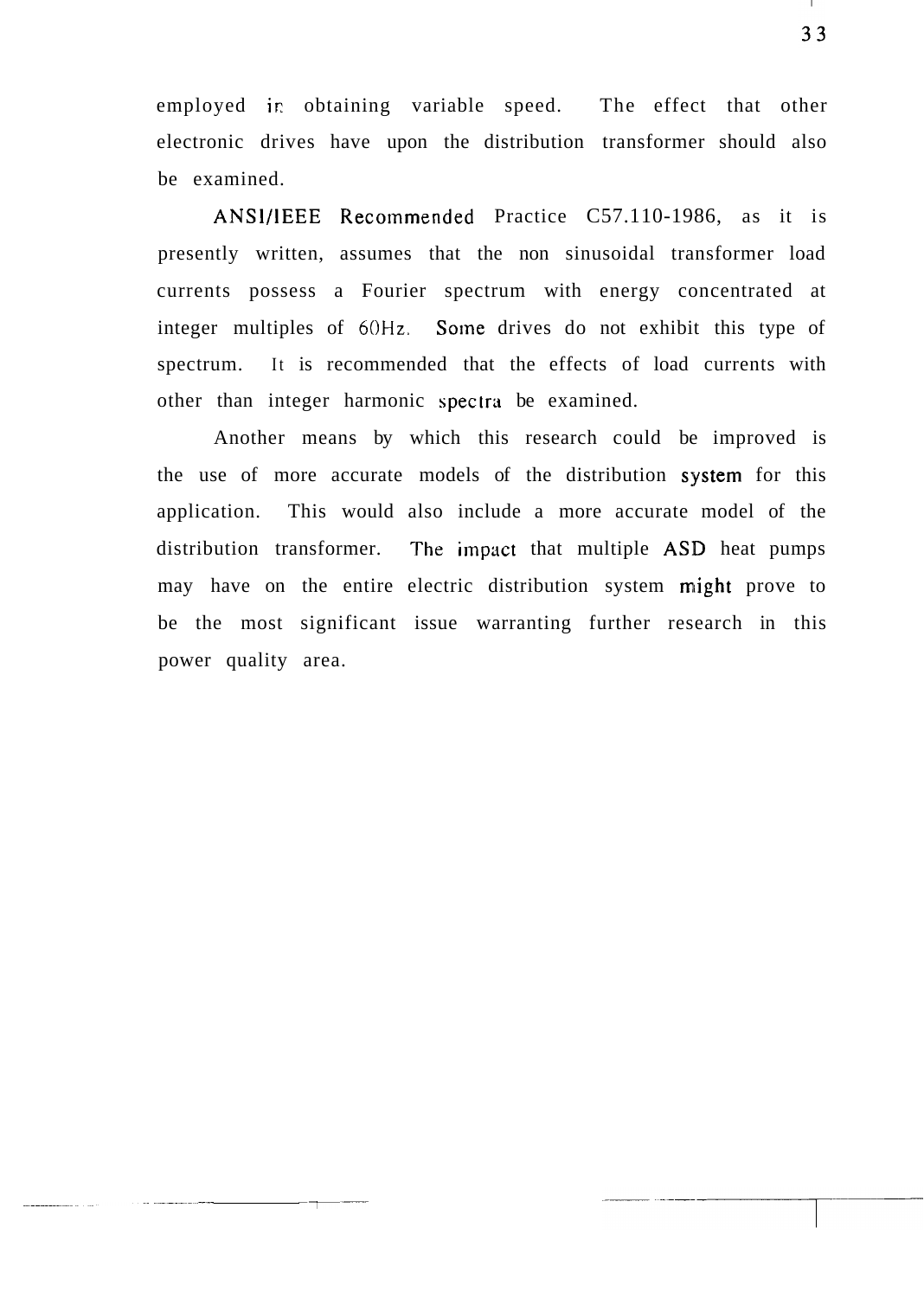#### LIST OF REFERENCES

- [1] G.T. Heydt, *Electric Power Quality*, Stars in a Circle Publications, West Lafayette, IN, 1991.
- [2] C.D. McGillem and G.R. Cooper, Continuous and Discrete Signal and System Analysis, Holt, Rinehart and Winston, New York, 1984.
- **[3]** H.J. Sauer, Jr. and R.H. Howell, Heat Pump Systems, John Wiley & Sons, New York, 1983.
- [4] "The Advanced Heat Pump, All the Comforts of Home...", EPRI Journal, March 1988, pp. 5-13.
- 151 S.R. Peterson, "Advanced Heat Pumps for the 1990's", ASHRAE Journal, Sep. 1989, pp. 36-46.
- 161 "Environmental Benefits of Adjustable-Speed Drive Applications", EPRl TR-100200, Research Project 2951-11, Palo Alto, CA, 1992.
- 17 M.K. Addy, "Electronic Energy Saving in Refrigeration Equipment", International Journal of Refrigeration, May 1987, pp. 175-177.
- 181 N. Mohan, T.E. Undeland, and W.P. Robbins, Power Electronics: Converters. Applications. and Design, John Wiley & Sons, New York, 1989.
- 191 G.R. Slemon, Electric Machines and Drives, Addison-'Wesley Publishing Co., Inc., Reading, MA, 1992.
- [10] PSpice Circuit Analysis User's Guide, MicroSim Corp., Irvine, CA, 1991.
- [11] P.W. Tuinenga, SPICE. A Guide to Circuit Simulation & Analysis using PSpice, 2nd ed., Prentice Hall, Englewood Cliffs, NJ, 1992.
- 1121 J. Alvin and P. Choi, Macromodeling with Spice, Prentice Hall, Englewood Cliffs. NJ, 1992.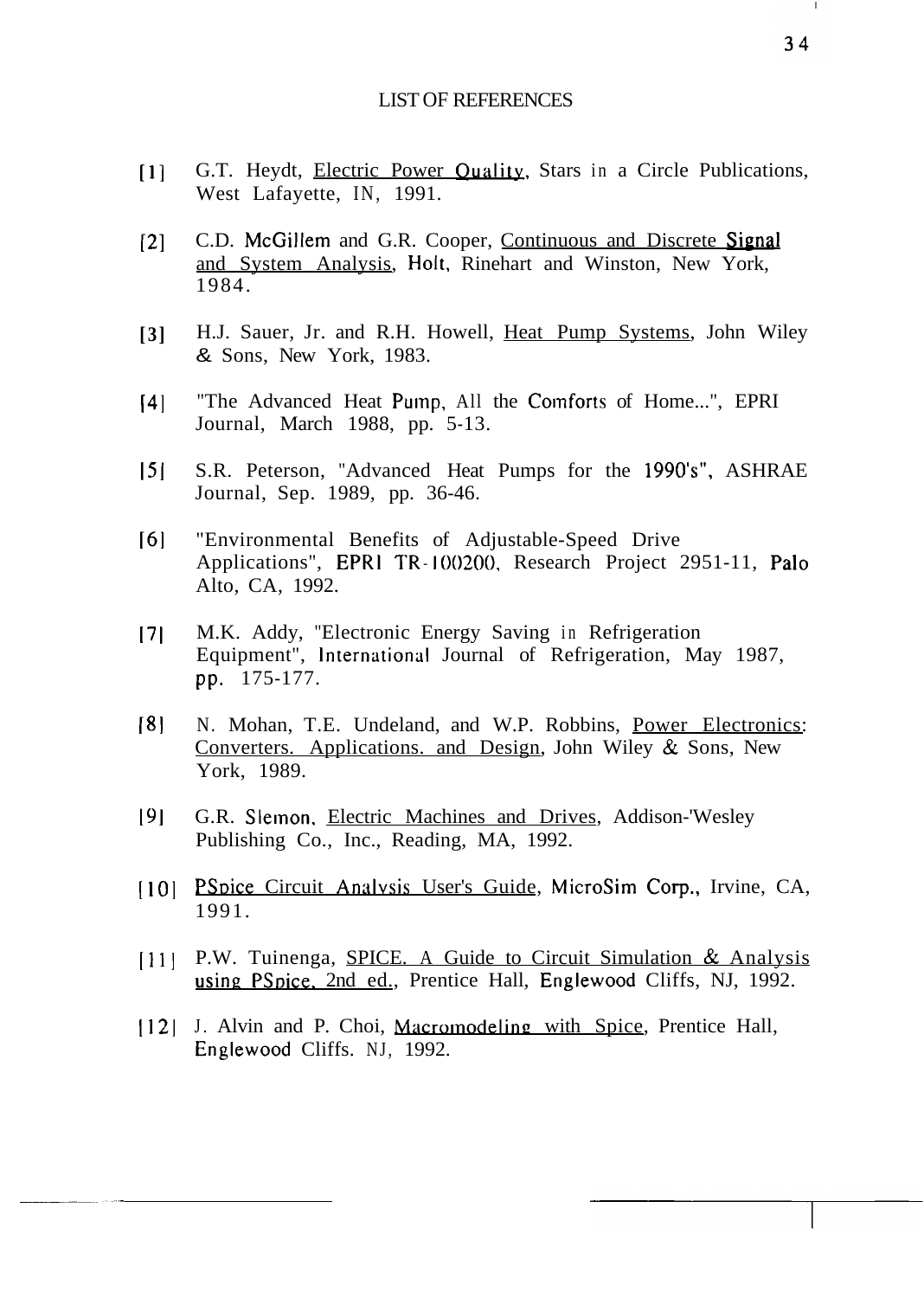- 11 **31** "IEEE Recommended Practice for Establishing Transformer Capability when Supplying Non sinusoidal Load Currents", The Institute of Electrical and Electronics Engineers, Inc., New York, 1988.
- [14] R. Cohen, Personal conversation, Professor of Mechanical Engineering, Purdue University, 1992.

 $\mathbb{F}_2$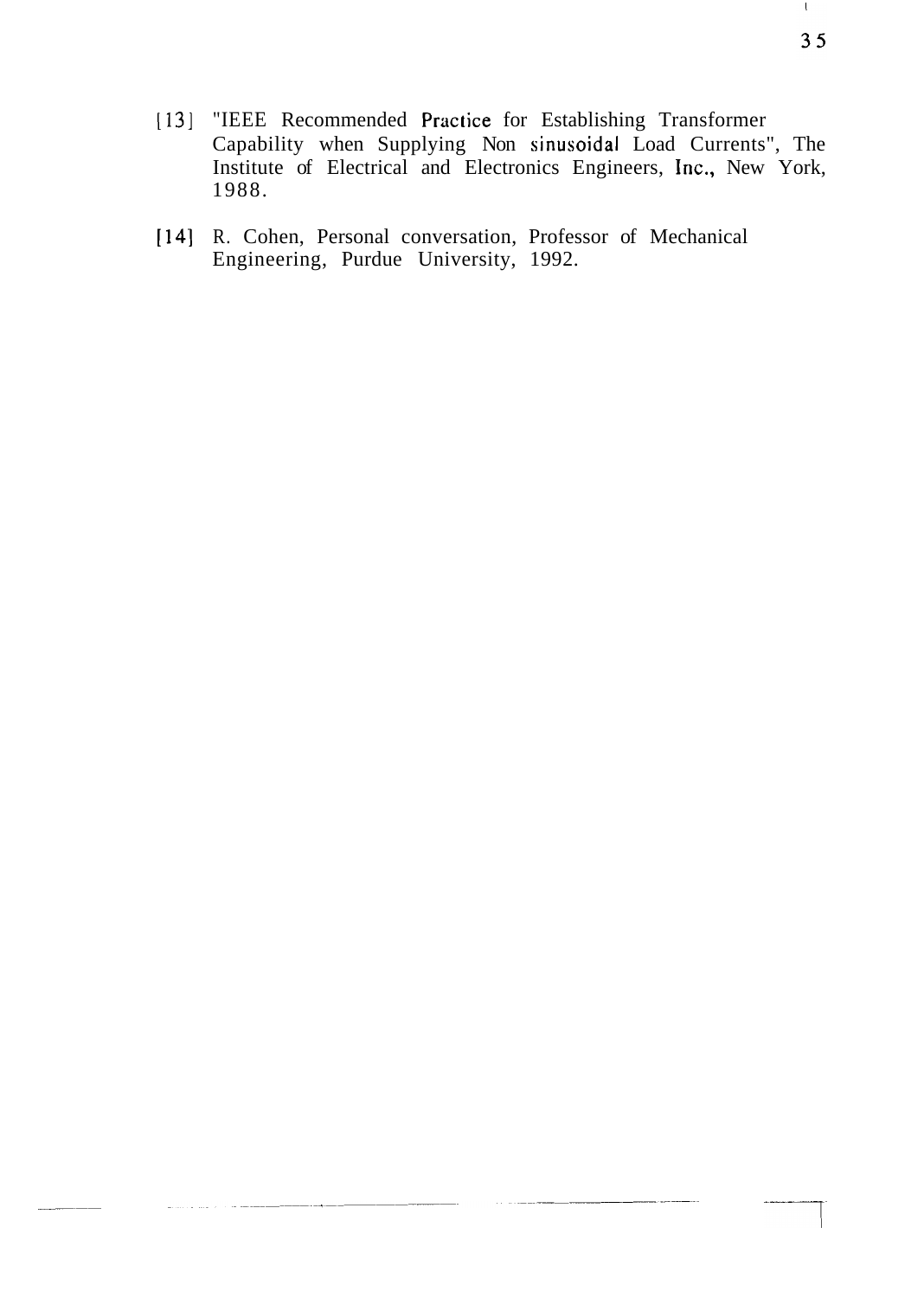## **APPENDIX**

### PSpice Input File

heatpump.cir

pulse-width = 2.0ms, slip =  $\{1/6\}$ , f = 60, pi = 3.14159265 .PARAM **PARAM** alfa = 90, icgt =  $\lceil v \rceil$ , iccur = OA, period =  $\lceil 1/f \rceil$  $\mathbf{0}$  $sin(0V)$  311.127V 60 0 0 (alfa)) УM  $\mathbf{1}$ XSCR1  $\overline{4}$ 5  $SCR$ params: tdly = 0, icgate =  $\{i$ cgt $\}$ XSCR<sub>2</sub>  $5\overline{)}$  $\overline{4}$ SCR params: tdly = {period\*0.5},  $+$  $icgate = \{-icgt\}$ **XRES**  $\tau$ **TVRES** 8  $L1$  $IC = \{iccur\}$ 8  $\mathbf{0}$  $6.5mH$  $\overline{7}$  $L<sub>2</sub>$  $\mathbf{0}$ 6.0H  $IC = \{iccur\}$  $\overline{7}$  $\overline{0}$ 500  $R<sub>2</sub>$  $L3$ 5  $0.65mH$  $IC = \{iccur\}$ 6  $R<sub>3</sub>$ 6  $\overline{7}$  $1.0$  $\overline{4}$  $\boldsymbol{0}$ 75 **RLOAD LXFRM**  $\mathfrak{Z}$  $0.18mH$  $\overline{4}$  $IC = \{iccur\}$  $\overline{2}$  $\mathfrak{Z}$ 0.007 **RXFRM**  $\overline{2}$  $0.8<sub>m</sub>H$  $IC = (iccur)$ **LSYS**  $\mathbf{1}$  $\star$ **SUBCKT TVRES** 101 102 **RSMAL** 103 104 10 **VSENS** 104 102  $O<sub>V</sub>$ **ERES** 101 103 VALUE=  $+$  $(4*I(VSENS)*sin(2*pi*2*f*(1-slip)*TIME) )$ **ENDS**  $\star$ 103 params: tdly = 1ms, icgate =  $\sigma$ **SUBCKT**  $SCR$  101 101 102 53 **SWITCH SW**  $\overline{0}$ **VSENS** 102 103 OV **RSNUB**  $101$ 104 200 104 103 luF **CSNWB**